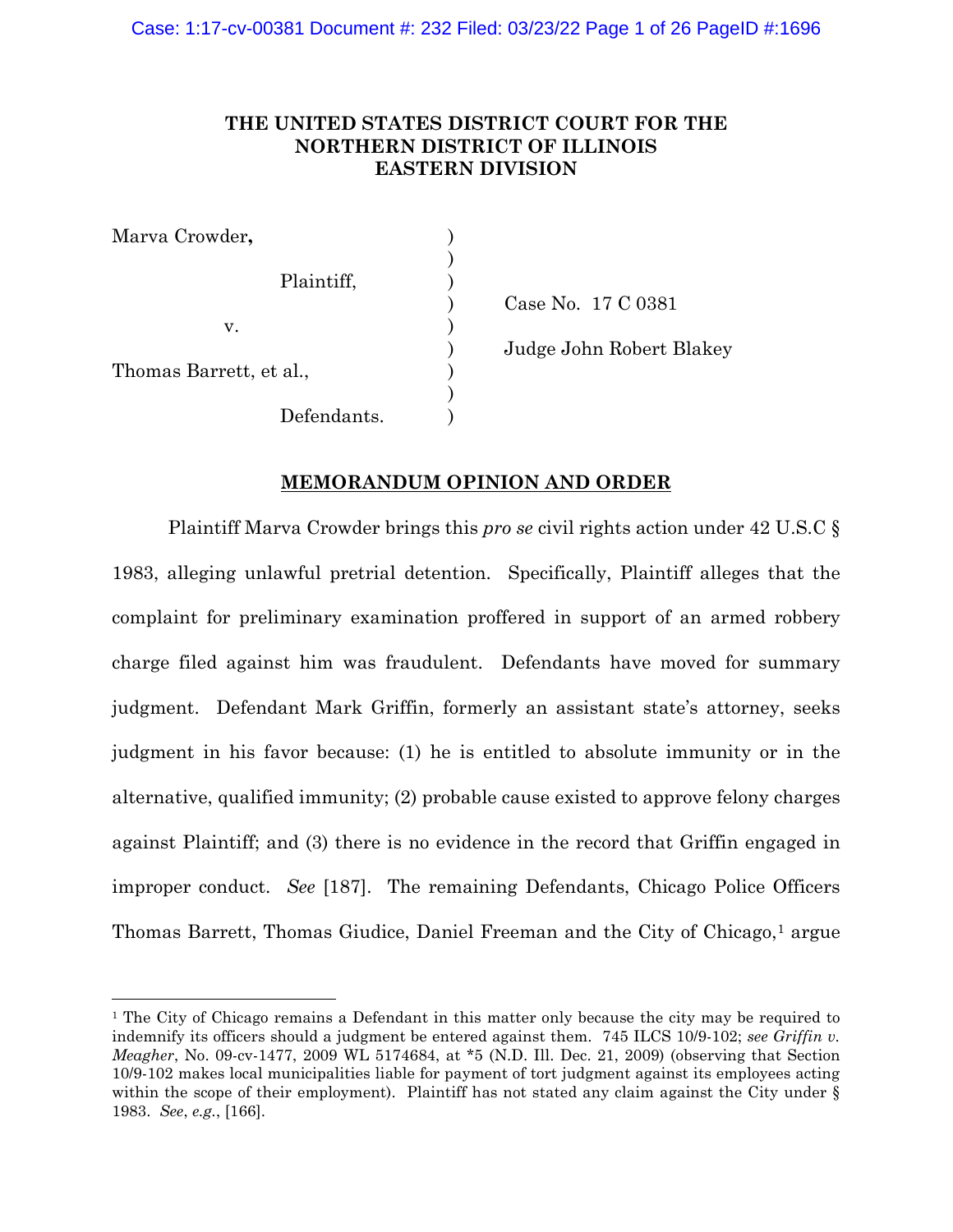#### Case: 1:17-cv-00381 Document #: 232 Filed: 03/23/22 Page 2 of 26 PageID #:1697

that they are entitled to summary judgment because: (1) probable cause bars Plaintiff's Fourth Amendment claim; (2) the City Defendants did not falsify documents; (3) the doctrine of *Heck v. Humphrey* bars Plaintiff's claims; (4) collateral estoppel bars Plaintiff's claims; (5) Defendants Giudice and Freeman were not personally involved in the alleged violation of Plaintiff's rights; and (6) the City Defendants are entitled to qualified immunity. *See* [192]. For the reasons explained below, the Court grants Defendants' motions [187] [192]. The Court denies Plaintiff's motions seeking sanctions for perjury [217] [218] [219]. Given the disposition of this case, the Court also denies the City Defendants' motion to consolidate this case with *Crowder v. Harris*, No. 20 C 5137 [196].

## **BACKGROUND**

Before turning to the merits of Defendants' motions, the Court considers two preliminary matters: Plaintiff's motions to strike and the impact of Local Rule 56.1 on the parties' submissions.

## **I. Plaintiff's Motions to Strike**

On September 7, 2021, Plaintiff filed three motions [217], [218], and [219], which the Court interpreted as motions to strike the declarations that Defendants submitted in support of their summary judgment motions. *See* [220]. In subsequent filings, Plaintiff has stated that the Court misinterpreted these motions: he states that he in fact was not asking the Court to strike the declarations but instead was asking the Court to deny Defendants' motions for summary judgment due to perjury; he asks the Court to impose penalties under a federal law pertaining to false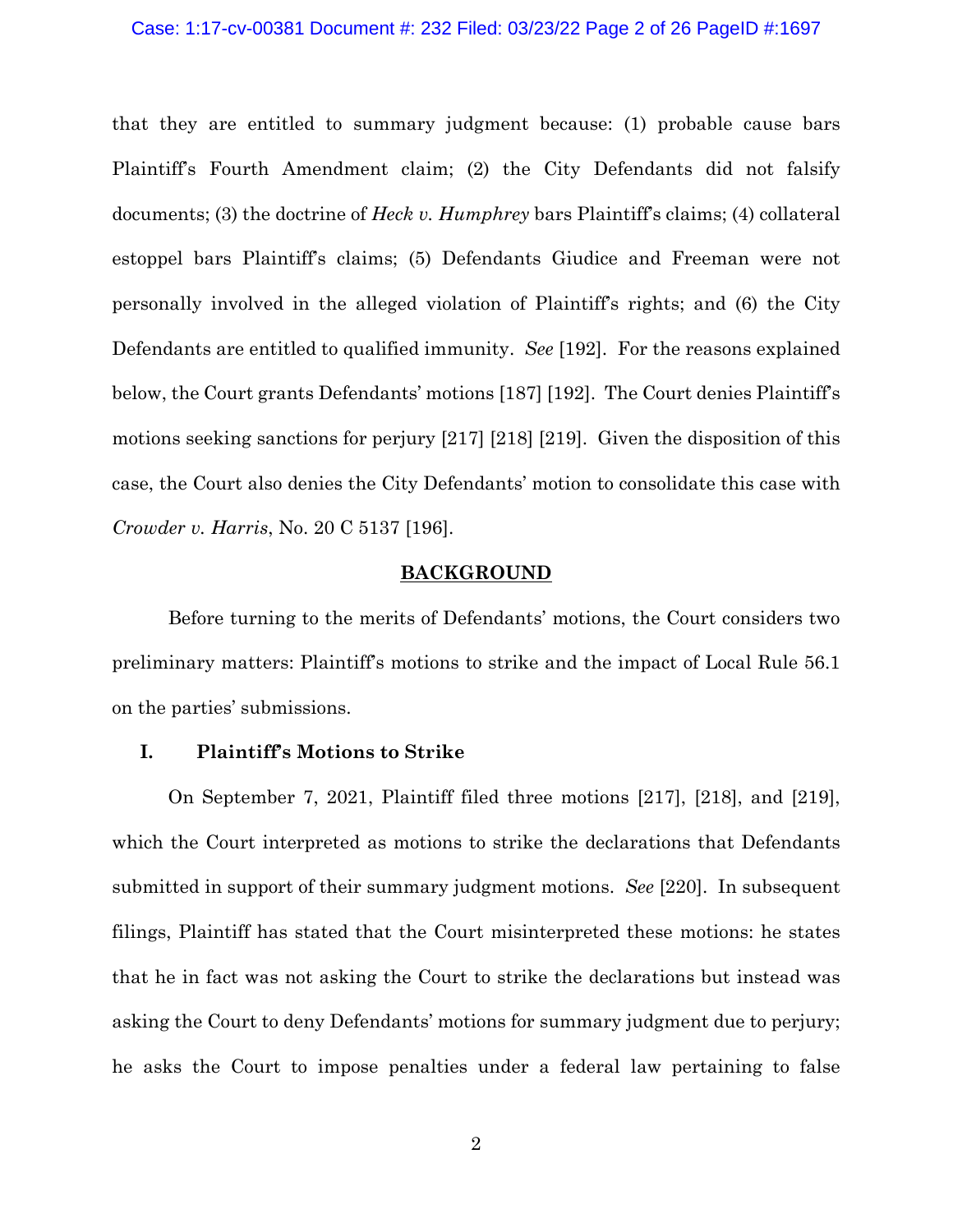#### Case: 1:17-cv-00381 Document #: 232 Filed: 03/23/22 Page 3 of 26 PageID #:1698

declarations before a grand jury or court. *See*, *e.g.*, [226] at 2. The Court denies the requests for two reasons. First, based upon this Court's review of the pleadings, Plaintiff's allegations of perjury lack merit. Second, even if that were not the case, this Court has no authority to pursue perjury charges in the manner Plaintiff seeks. *See United States v. Nixon*, 418 U.S. 683, 693 (1974) ("[T]he Executive Branch has exclusive authority and absolute discretion to decide whether to prosecute a case."); *Sahagian v. Dickey*, 646 F. Supp. 1502, 1506 (W.D. Wis. 1996) (court does not have jurisdiction to order that a criminal complaint be filed).

## **II. Northern District of Illinois Local Rule 56.1**

Local Rule 56.1 governs the procedures for filing and responding to motions for summary judgment in this Court. The rule is intended "to aid the district court, 'which does not have the advantage of the parties' familiarity with the record and often cannot afford to spend the time combing the record to locate the relevant information,' in determining whether a trial is necessary." *Delapaz v. Richardson*, 634 F.3d 895, 899 (7th Cir. 2011) (internal citation omitted).Local Rule 56.1(a) requires the moving party to provide a statement of material facts that complies with Local Rule 56.1(d). LR 56.1(a). Local Rule 56.1(d) requires that "[e]ach asserted fact must be supported by citation to the specific evidentiary material, including the specific page number, that supports it. The court may disregard any asserted fact that is not supported with such a citation." LR  $56.1\text{(d)}(2)$ .

The opposing party must then respond to the movant's proposed statements of fact. *[Schrott v. Bristol-Myers Squibb Co.](https://web2.westlaw.com/find/default.wl?mt=Westlaw&db=0000506&tc=-1&rp=%2ffind%2fdefault.wl&findtype=Y&ordoc=2036243492&serialnum=2006464425&vr=2.0&fn=_top&sv=Split&tf=-1&referencepositiontype=S&pbc=5AA5E9CC&referenceposition=944&rs=WLW15.04)*[, 403 F.3d 940, 944 \(7th Cir. 2005\);](https://web2.westlaw.com/find/default.wl?mt=Westlaw&db=0000506&tc=-1&rp=%2ffind%2fdefault.wl&findtype=Y&ordoc=2036243492&serialnum=2006464425&vr=2.0&fn=_top&sv=Split&tf=-1&referencepositiontype=S&pbc=5AA5E9CC&referenceposition=944&rs=WLW15.04) LR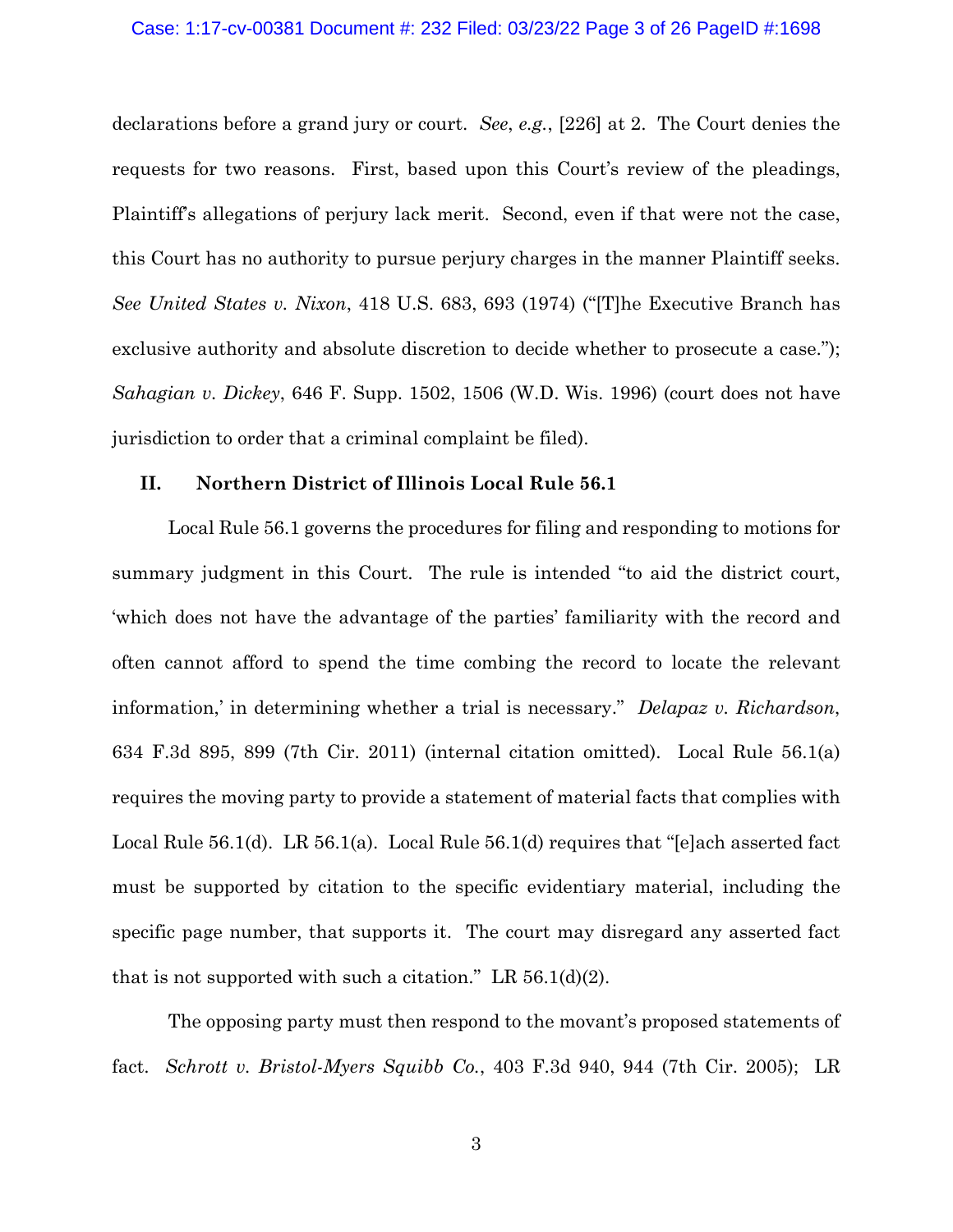### Case: 1:17-cv-00381 Document #: 232 Filed: 03/23/22 Page 4 of 26 PageID #:1699

56.1(e). In the case of any disagreement, "a party must cite specific evidentiary material that controverts the fact and must concisely explain how the cited material controverts the asserted fact. Asserted facts may be deemed admitted if not controverted with specific citations to evidentiary material." LR 56.1(e)(3). A district court "is not required to wade through improper denials and legal argument in search of a genuinely disputed fact." *Smith v. Lamz*, 321 F.3d 680, 683 (7th Cir. 2003) (internal citation and quotation omitted). Mere disagreement with the opponent's factual statement is inadequate unless made with appropriate citation to the record. *Id.*

Because Plaintiff is proceeding *pro se*, Defendants jointly served him with a "Notice to *Pro Se* Litigant Opposing Motion for Summary Judgment," as required by Local Rule 56.2. [190]. Defendants also jointly submitted a Statement of Facts, to which Plaintiff responded. *See* [189], [[2](#page-3-0)04].<sup>2</sup> Plaintiff also submitted his own statement of additional facts. [205].

The Court notes, however, that the vast majority of Plaintiff's responses and purported factual statements lack citations to the record or are otherwise unsupported by the record. Further, they are in large part irrelevant, argumentative, or consisting of legal arguments or mere conclusory statements.

As such, the Plaintiff bears the consequences of his failures to comply with the rules of procedure. For example, Plaintiff was questioned and held on the armed

<span id="page-3-0"></span><sup>2</sup> Plaintiff attempted to respond again to Defendants' joint Statement of Facts as part of his brief in response to the City Defendants' memorandum of law, *see* [222] at 1–4, 8–10. The Court declines to consider this duplicative factual response, which fails to comply with LR 56.1(e).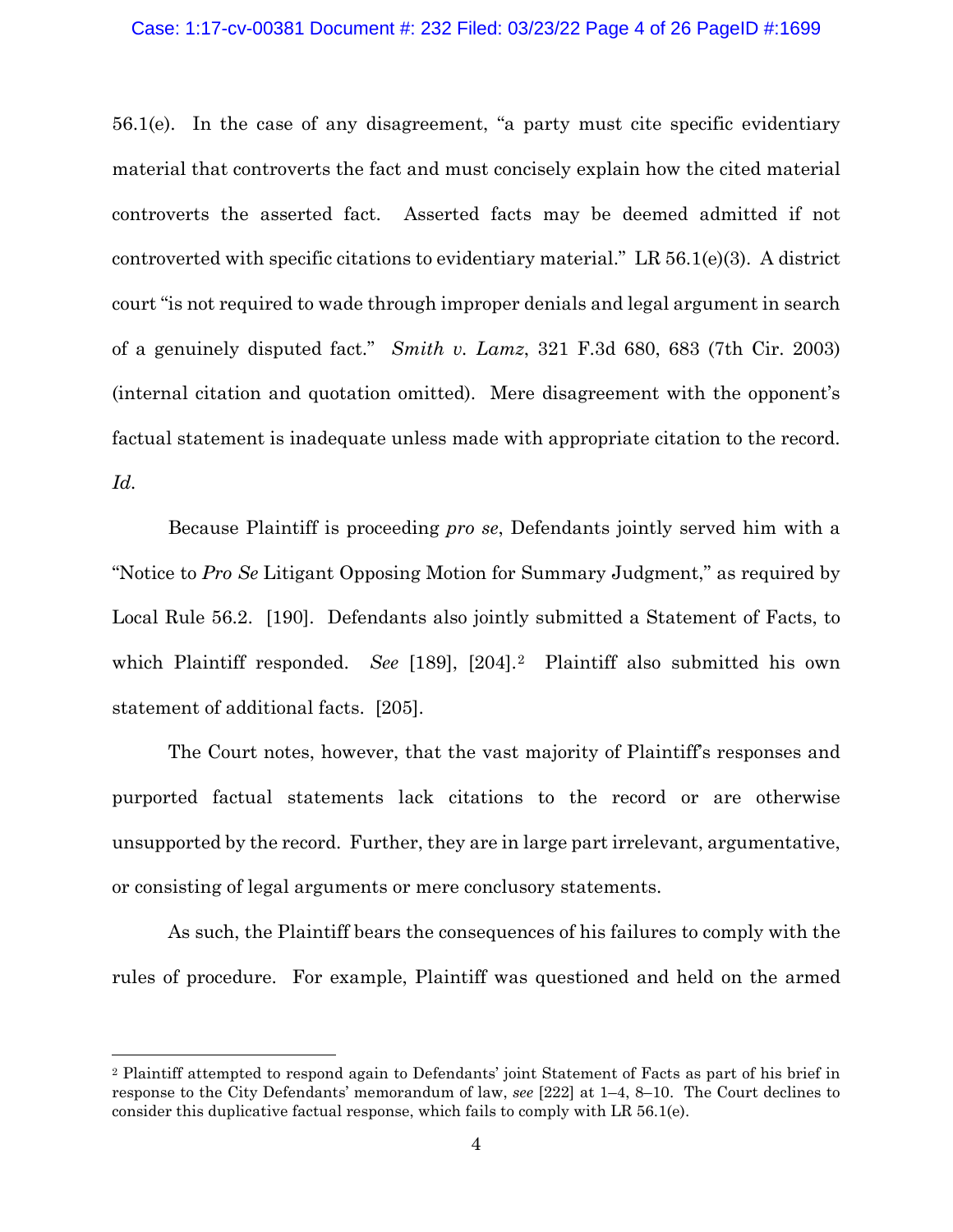#### Case: 1:17-cv-00381 Document #: 232 Filed: 03/23/22 Page 5 of 26 PageID #:1700

robbery charge that is the subject of this complaint after initially being arrested for an unrelated domestic battery. Plaintiff contends that something went wrong in the process of holding him on the armed robbery, but he is unable to coherently explain how his constitutional rights were violated, and many of his contentions and objections in response to Defendants' motions for summary judgment find no basis in the record or the operative complaint, [104].

Such objections illustrate Plaintiff's failure to follow proper procedure: while he objects to most of Defendants' statements of facts, his objections fail to pertain to the content of the statements themselves, and instead remain premised on the notion that the armed robbery is unrelated to his claim and that statements of fact concerning the robbery are prejudicial. For example, in response to a statement of fact concerning a lineup for the robbery, Plaintiff asserts the following:

"Plaintiff disputes [D]efendants['] Statement of Facts and objects to the evidence in support of [sic]. Plaintiff filed his [§] 1983 complaint on 1- 17-17 in regards to the only arrest and charges of domestic battery under booking number 19061928[,] incident number HY151105. [P]laintiff has never been prosecuted or arrest[ed] for armed robbery under incident number HW 171572."

*See* [204] at ¶ 70. In support of this statement, Plaintiff cites the misdemeanor domestic battery complaint, the felony armed robbery complaint, his fingerprints, and what appear to be portions of police reports regarding his February 14, 2015, arrest. *See* [205] at 11–12, 16–17, 18, 21–24. Essentially, Plaintiff's objection contends that the Defendants arrested or prosecuted him under the wrong booking and/or incident numbers or that he was maliciously prosecuted because the armed robbery charge was filed under the same "Records Division" number as the domestic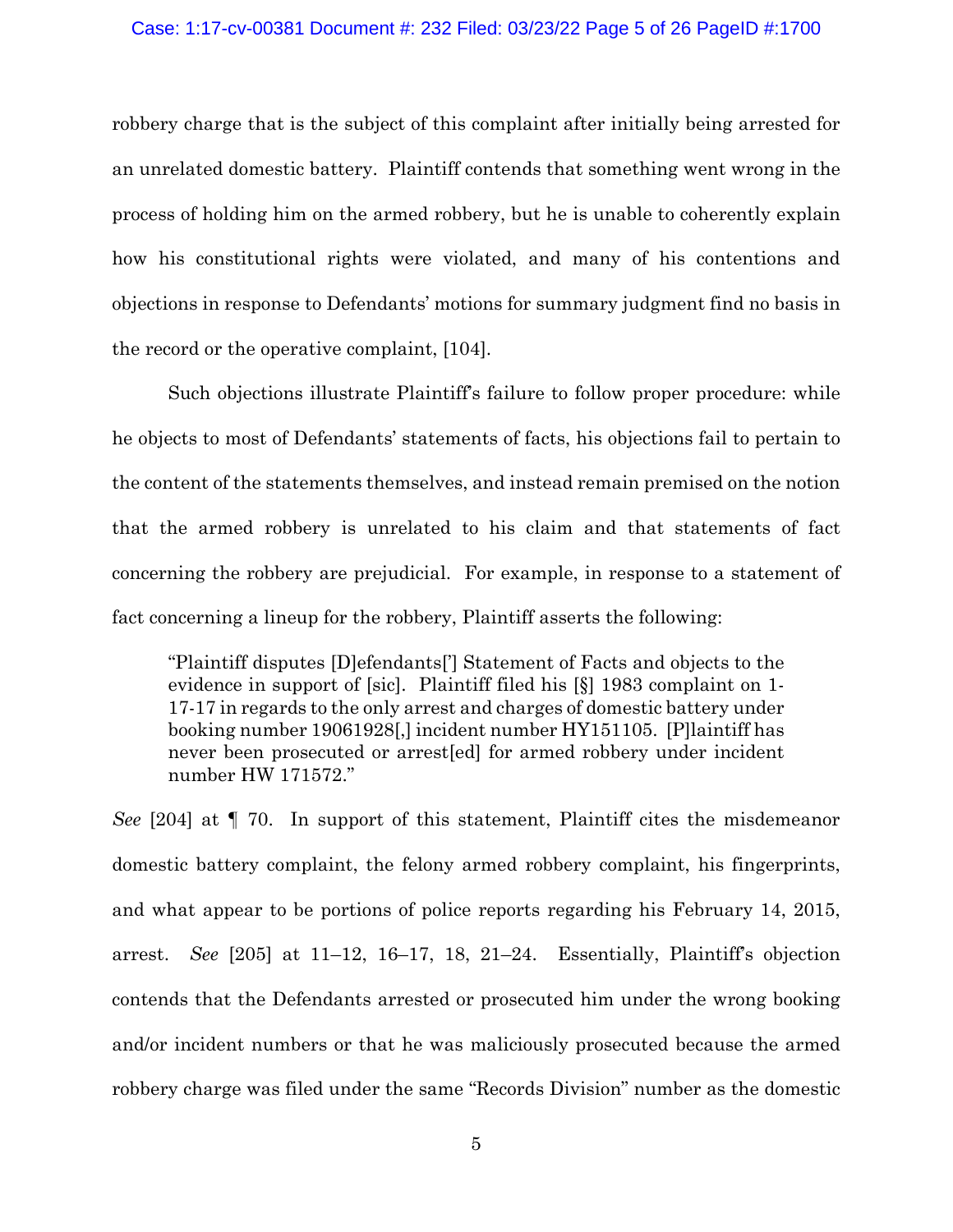#### Case: 1:17-cv-00381 Document #: 232 Filed: 03/23/22 Page 6 of 26 PageID #:1701

battery for which he was arrested on February 14, 2015. *See*, *e.g.*, [204] at ¶¶ 10–11, 48. Plaintiff's objections are irrelevant and/or otherwise not properly supported by the record. Plaintiff's Fourth Amendment claim in this case arises from the investigation of this robbery, not the domestic battery. His references to incorrect booking or Records Division numbers used by the Chicago Police Department do not describe a violation of his federal rights. *See Scott v. Edinburg,* 346 F.3d 752, 760 (7th Cir. 2003) (explaining that § 1983 "protects plaintiffs from constitutional violations, not violations of state law or . . . departmental regulations").

Because of the inadequacy of such responses by the Plaintiff, the Court accepts Defendants' factual statements as true unless otherwise noted. The Court will entertain Plaintiff's factual statements and responses only to the extent they are supported by the record, or to the extent he could properly testify himself about the matters asserted. *See Sistrunk v. Khan*, 931 F. Supp. 2d 849, 854 (N.D. Ill. 2013).

The Court therefore will recite the facts based upon Defendants' Local Rule 56.1 statement and Plaintiff's factual assertions that are properly supported or about which he could testify, and then decide whether, on that factual record, Defendants are entitled to summary judgment. In so doing, the Court remains mindful that although Plaintiff has largely failed to comply with Local Rule 56.1, Defendants must still demonstrate that they are entitled to judgment as a matter of law. *See Keeton v. Morningstar, Inc.*, 667 F.3d 877, 884 (7th Cir. 2012). With these guidelines in mind, the Court turns to the facts of this case.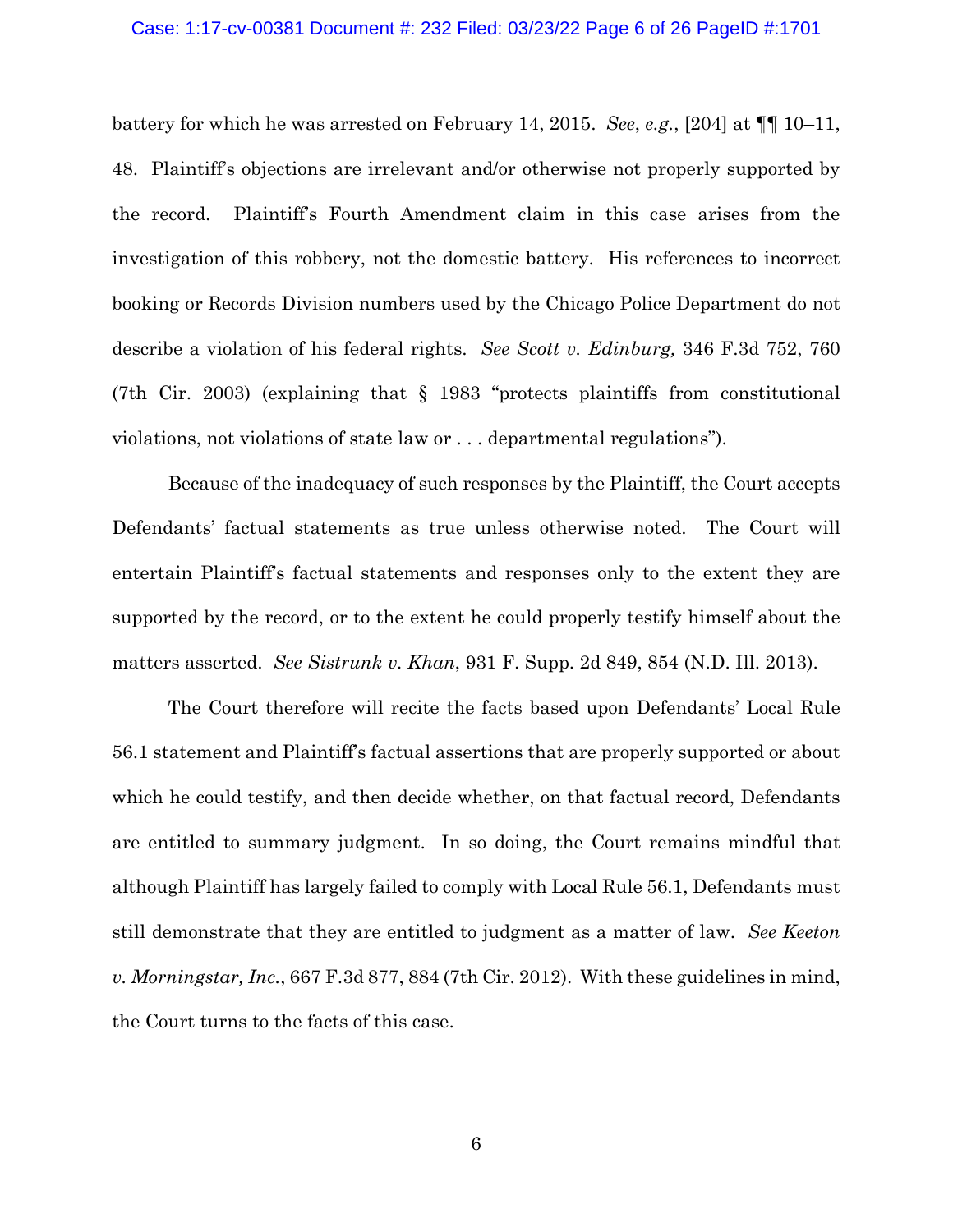### **III. Factual Background**

Plaintiff is a resident of Cook County, Ill. [189] at ¶ 1. At all times relevant, Defendant Mark Griffin was a Cook County Assistant State's Attorney (ASA Griffin), *Id.* at  $\llbracket 2$ , and Defendants Thomas Barrett, Thomas Giudice, and Daniel Freeman were employed by the Chicago Police Department. *Id.* at ¶ 3.

In the evening hours of February 26, 2013, two offenders robbed a Radio Shack store located at 6643 South Pulaski, Chicago; Detective Barrett was assigned to investigate. *Id.* at ¶ 6. On that date, Detective Barrett went to the Radio Shack and met with the two robbery victims, Martha Trujillo and Qwentessa Gaston, both employees of Radio Shack. *Id.* at ¶ 7. Trujillo and Gaston informed Detective Barrett that two offenders entered the Radio Shack through the front door, with one brandishing a small handgun. *Id.* at ¶ 8. The robbers ordered Gaston to open the safe but became upset when Gaston told them it would take 10 to 12 minutes to do so. *Id.* at ¶ 9. The offenders told her instead to open a locked gate near the rear of the store, filled bags with electronic equipment (including three X-Box 360 Game Systems, two Sony Play Station game systems, five Kindle Tablets, two new color tablets, six digital tablets, forty flash drives, forty memory cards, thirteen Galaxy 3 cell phones, and two Razor cell phones) and \$250 dollars, and ordered Gaston and Trujillo into the bathroom. *Id.* at ¶¶ 9, 10, 13. One of the bags taken by the offenders contained an electronic tracking device. *Id.* at ¶ 12.

As part of his investigation, Detective Barrett viewed surveillance video of the robbery. *Id.* at ¶ 14. When reviewing the video, Detective Barrett noticed that one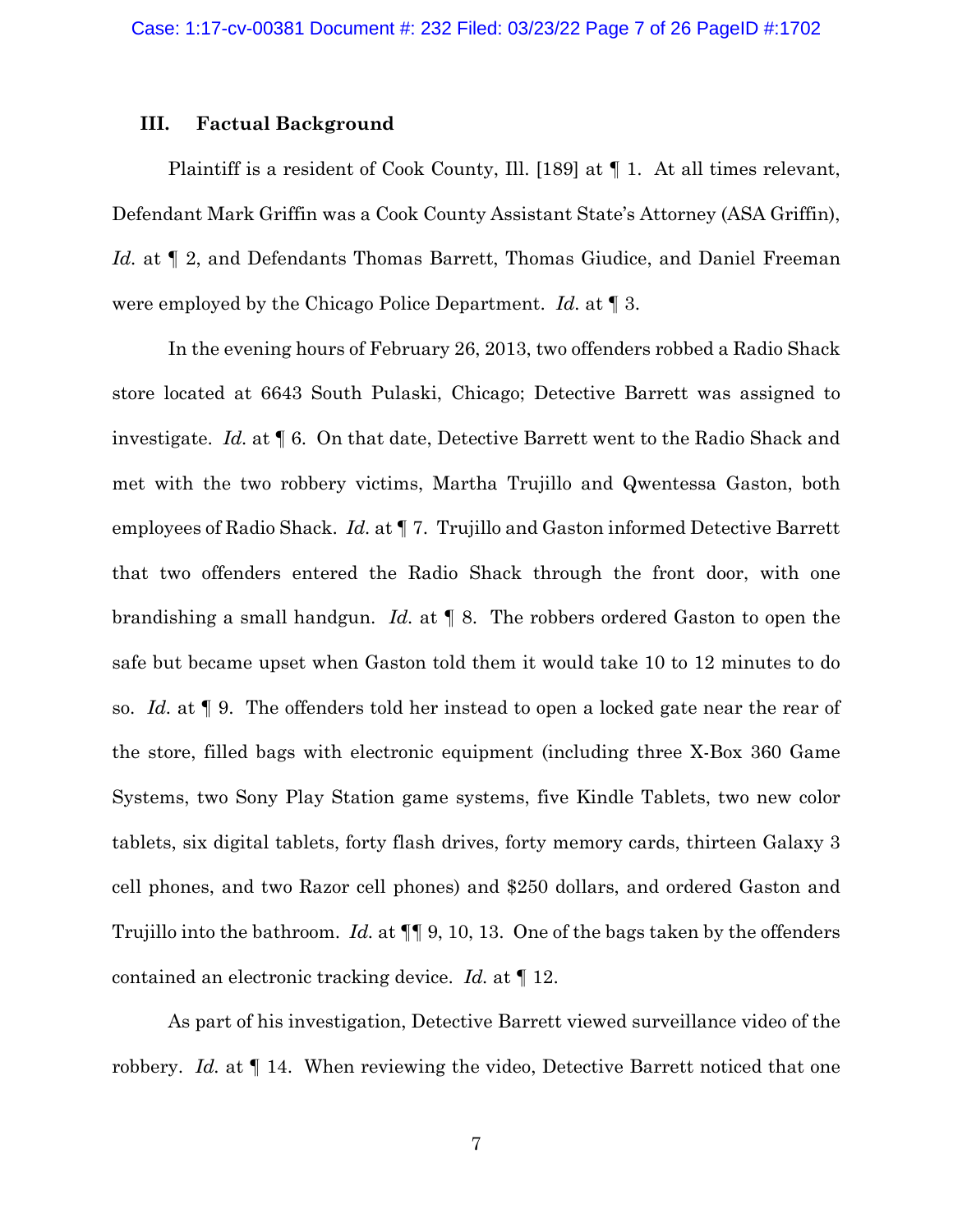#### Case: 1:17-cv-00381 Document #: 232 Filed: 03/23/22 Page 8 of 26 PageID #:1703

of the robbers was wearing a long brown jacket with a fur collar and black pants; the other, who was brandishing a firearm, was wearing a short gray herringbone jacket, a baseball cap, and black scarf. *Id.* at ¶ 15.

Later that same day, February 26, 2013, Radio Shack security informed Chicago police that an electronic tracking device in one of the stolen bags was currently located at 6300 South Damen, Chicago. *Id.* at ¶ 16. Chicago Police Officer Chioka then obtained surveillance video from 6300 South Damen, which is a gas station. *Id.* at ¶ 17. Detective Barrett reviewed the surveillance footage from the gas station, which showed the two Radio Shack offenders at the gas station, wearing the same clothing shown in the surveillance video. *Id.* at ¶ 18. Still later that day, Radio Shack notified the police that the tracking device was now located at or near 688 West 81st Place, Chicago. *Id.* at ¶ 19. Detective Barrett and two other officers went to the area of 688 West 81st Place. *Id.* at ¶ 20. Within a block of that location, Detective Barrett observed two individuals who matched the description of the persons involved in the Radio Shack robbery. *Id.* at ¶ 21. Detective Barrett, along with other officers, approached the homeowner of 710 West 81st Place, Shavon Brown, and obtained consent to search the residence. *Id.* at ¶ 22.

Upon obtaining consent, Detective Barrett, Detective Phipps, Sgt. Cannon, Officer Wilke, and Officer Hayes searched the residence. *Id.* at ¶ 23. Plaintiff was inside the home during the search. *Id.* at ¶ 24. While searching this residence, Detective Barrett and the other officers located clothing matching that worn by the Radio Shack offenders—a short grey jacket and a long brown jacket with a fur collar—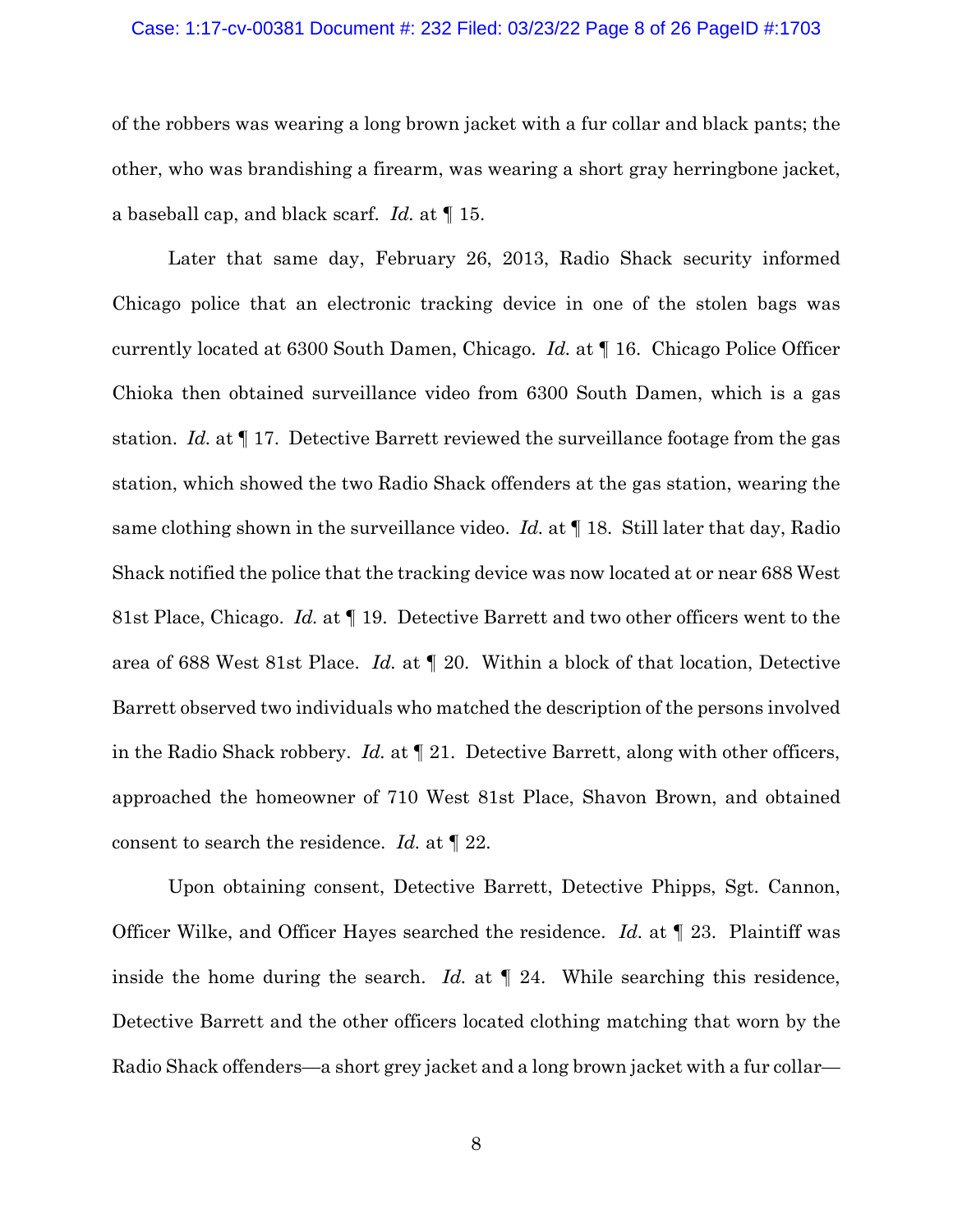#### Case: 1:17-cv-00381 Document #: 232 Filed: 03/23/22 Page 9 of 26 PageID #:1704

as well as items taken in the robbery— memory cards, a Samsung Galaxy phone, and a white Radio Shack bag containing an iPad mini, Xbox game system, tablets, three Galaxy 3 phones, flash drives, and various open boxes. *Id.* at ¶ 25.

Subsequently, Chicago police detectives prepared a photo array to present to the victims of the Radio Shack robbery. The array included the Plaintiff (Derrick Holmes, a/k/a Marva Crowder) as well as other individuals who looked similar to the Plaintiff. *Id.* at ¶ 26. Chicago Police Detective Rempas showed Gaston the photo array and she identified Plaintiff as one of the people who robbed the Radio Shack at 6643 South Pulaski on February 26, 2013. *Id.* at ¶ 27.

Multiple items seized during the search of the residence at 710 West 81st Place, Chicago (including a black hat, black jacket, black knit hat, two black knit gloves, a black and white herringbone coat, and a black triangular piece of fabric) were submitted to the Illinois State Police Division of Forensic Services, Forensic Science Center in Chicago (ISP Crime Lab), for analysis. *Id.* at ¶ 28. On or about December 19, 2014, Kathleen Kozak, CODIS administrator for the ISP Crime lab, notified Detective Mateo that a portion of herringbone coat recovered during the search of the residence matched to a DNA profile on file for the Plaintiff. *Id.* at ¶ 29. The herringbone coat also matched the description of the clothing Gaston described one of the offenders wearing during the robbery. *Id.* at ¶ 30.

On December 27, 2014, Detective Barrett submitted an investigative alert for Plaintiff based on the DNA match. *Id.* at ¶ 31. On or about Jan. 13, 2015, the ISP Crime Lab also sent Detective Barrett a letter informing him that the DNA on the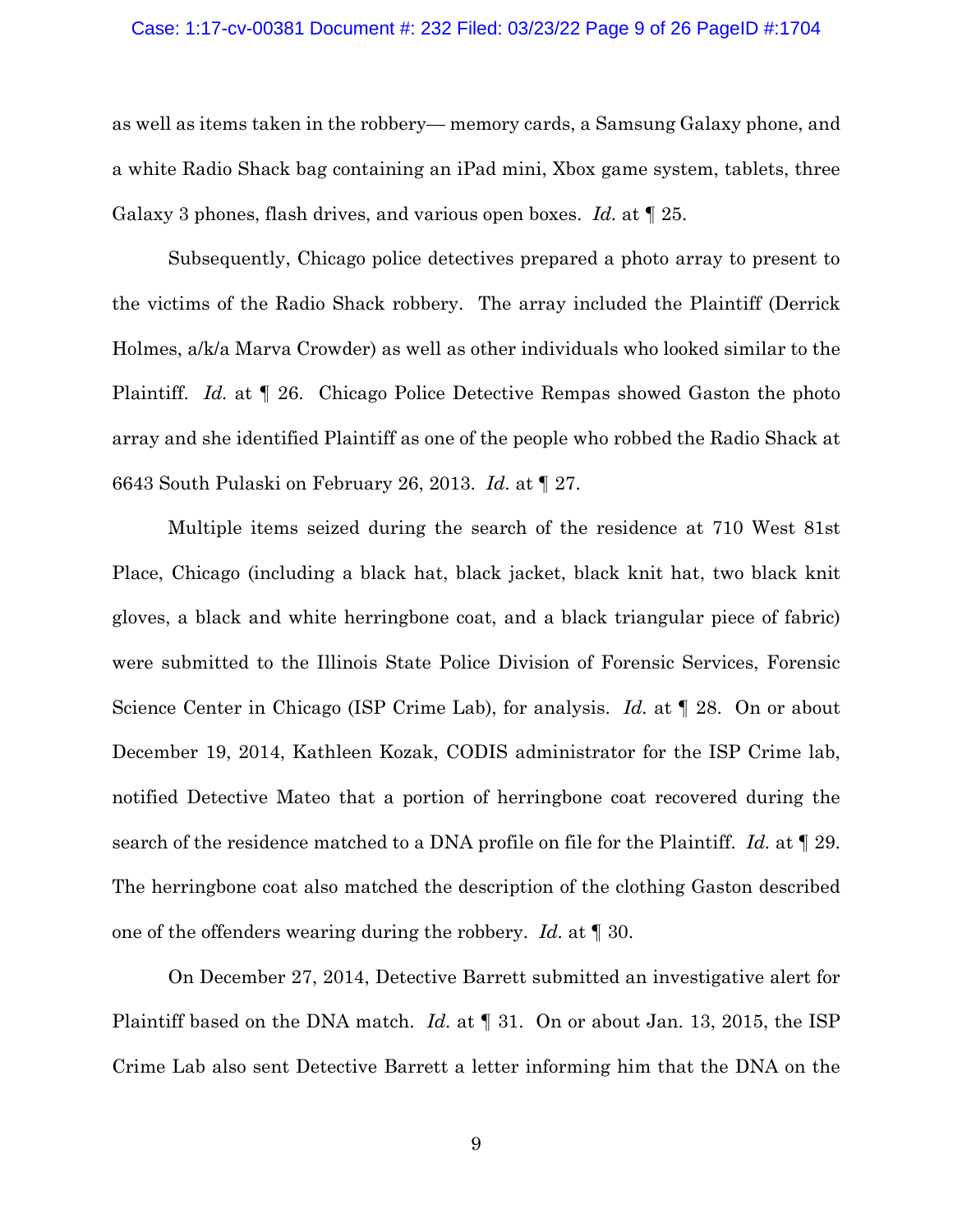black and white herringbone coat matched the Plaintiff. *Id.* at ¶ 32.

On February 14, 2015, another police officer informed Detective Barrett that Plaintiff had been arrested on a domestic battery charge. *Id.* at ¶ 33. Defendants Barrett, Giudice, and Freeman did not investigate Plaintiff for domestic battery and are unaware of the details of this investigation. *Id.* at ¶ 34. But Detective Barrett did request that Plaintiff be transported to the 8th District police station for an interview regarding the 2013 Radio Shack robbery. *Id.* at ¶ 35. Detective Barrett read Plaintiff his *Miranda* rights on February 14, 2015, and then along with Detective Rooney, interviewed Crowder for about ten minutes. *Id.* at ¶ 36. During this interview, Plaintiff denied involvement in the Radio Shack robbery and denied owning the black and white/gray herringbone coat. *Id.* at ¶ 37. Because the robbery victim, Gaston, was not available for an in-person line-up on February 14, 2015, Detective Barrett's investigation continued into the next day. *Id.* at ¶ 38.

As of February 2015, ASA Griffin was assigned to the Felony Review Unit for the Cook County State's Attorney's Office. *Id.* at ¶ 39. In that capacity, ASA Griffin reviewed and evaluated evidence gathered by police and decided whether to approve the initial filing of felony charges against a suspect. *Id.* In some circumstances, his review required him to interview victims, witnesses, and/or suspects about the circumstances relating to the alleged felony offenses. *Id.* On February 14, 2015, ASA Griffin was assigned to review the Chicago Police Department's request for approval of felony charges against Plaintiff for the Radio Shack robbery. *Id.* at ¶ 40.

When ASA Griffin arrived at the 8th District police station, he spoke with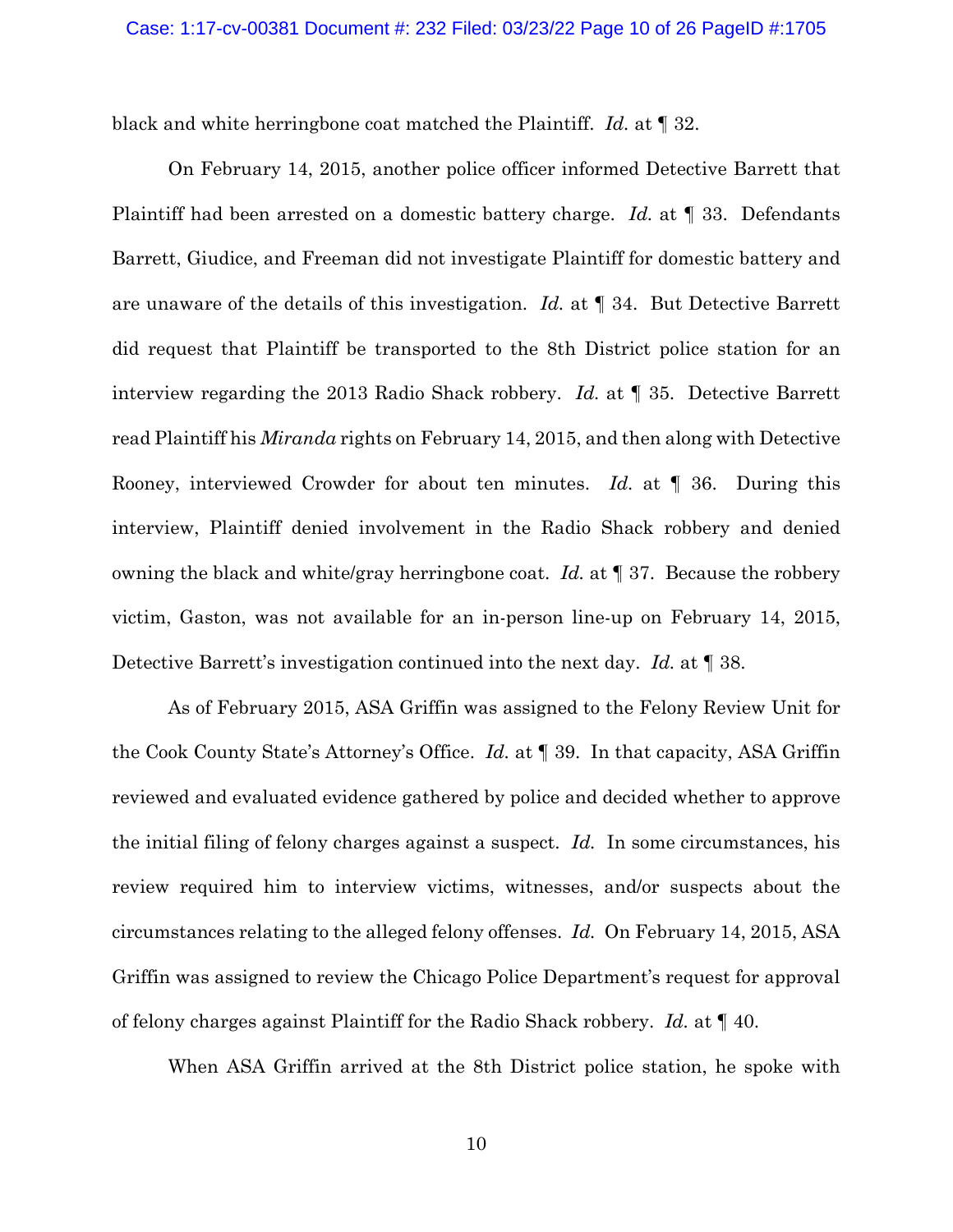Detective Barrett, who informed him that Plaintiff had been arrested and questioned about his role in the Radio Shack robbery. *Id.* at ¶¶ 40, 41. Detective Barrett also informed ASA Griffin of the details of the investigation, including actions he and other detectives had taken to identify Plaintiff as one of the robbers, and his conversations with Plaintiff on February 14, 2015. *Id.* at ¶ 42. Detective Barrett further informed ASA Griffin that a GPS tracking device was hidden with the stolen merchandise, that the device was tracked to a gas station on the south side of Chicago, and that security video from the gas station showed Plaintiff entering a convenience store in a black and white jacket. *Id.* at ¶ 43. Detective Barrett told ASA Griffin that the tracking device was ultimately tracked to a home at 710 West 81st Place in Chicago, that Detective Barrett and other officers found Plaintiff inside that home, along with some of the property stolen in the Radio Shack robbery, a firearm and several items of clothing, including a black and white herringbone jacket and a brown jacket with a fur collar; he told ASA Griffin that he did not arrest Plaintiff at that time. *Id.* at  $\P$  44.

ASA Griffin further viewed the gas station surveillance video. The faces of both offenders who robbed the Radio Shack were visible, as was the black and white jacket on the offender who had been identified as the Plaintiff. *Id.* at ¶ 45. Detective Barrett told ASA Griffin that Gaston had also identified Plaintiff in a photo array. *Id.* at ¶ 46. Detective Barrett also informed ASA Griffin that officers had sent the clothing recovered from the 710 West 81st Place residence to the ISP Crime Lab for analysis, and that a sample from the black and white jacket contained two male DNA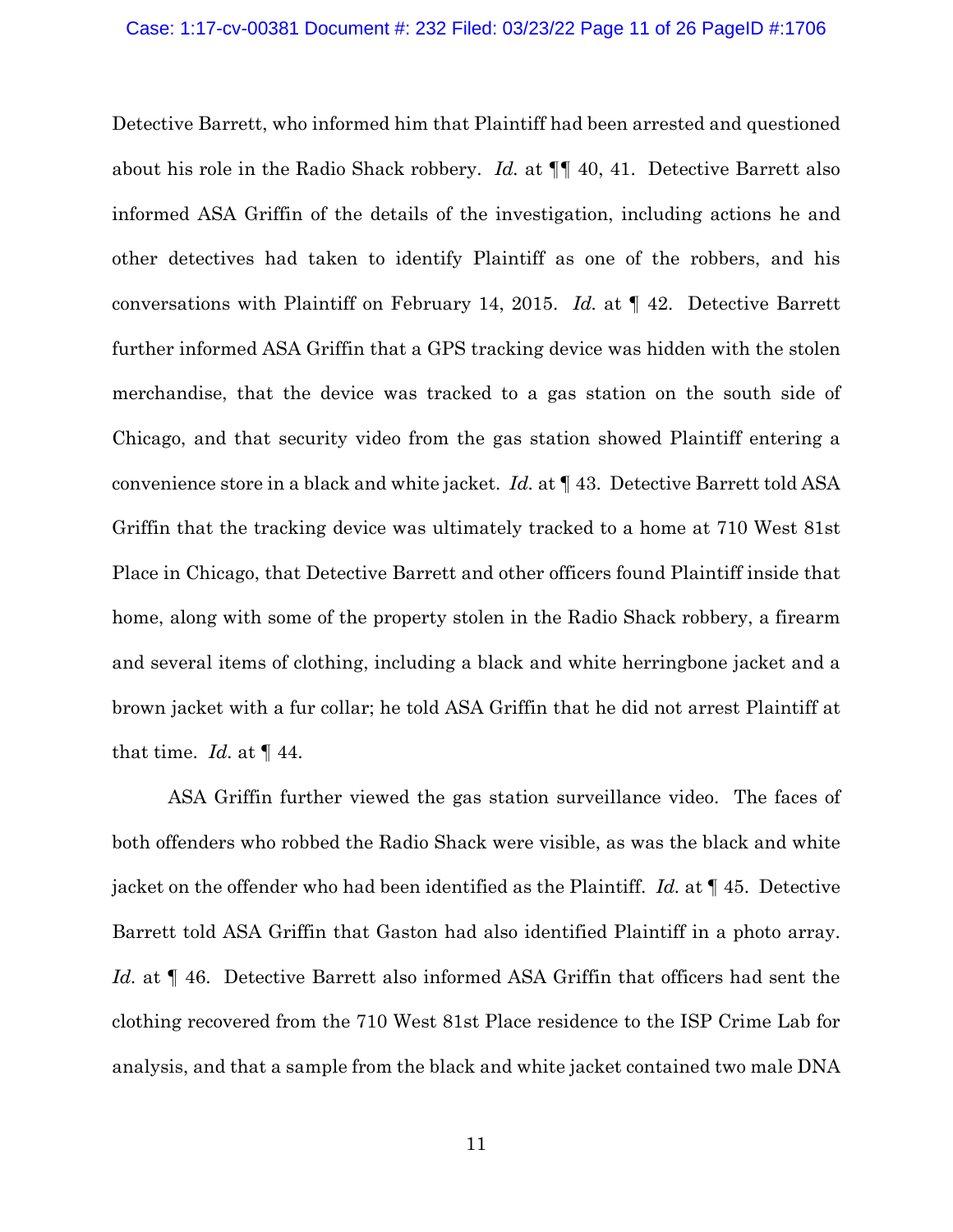samples, one of which belonged to Plaintiff. *Id.* at ¶ 47.

ASA Griffin then interviewed Trujillo and Gaston, the victims of the robbery, and Gaston reiterated that she had identified one of the robbers in a photo array. *Id.* at ¶ 48. ASA Griffin then interviewed Plaintiff, who was taken from his holding cell to an interview room at the 8th District police station; Detective Barrett also was present during this interview. *Id.* at ¶ ¶ 50, 51. Plaintiff acknowledged in his deposition that he has no information about what ASA Griffin knew about Plaintiff or the Radio Shack robbery before they met. *Id.* at ¶ 49. Plaintiff's interview with Detective Barrett and ASA Griffin lasted about 15 minutes. *Id.* at ¶ 51. Plaintiff was not physically harmed during the interview. *Id.* at ¶ 52. ASA Griffin told Plaintiff that he was a prosecutor and an attorney, but not his attorney or an attorney for anyone else in the case. *Id.* at ¶ 53. He read Plaintiff *Miranda* warnings, and Plaintiff indicated that he understood his rights and wanted to speak with ASA Griffin. *Id.* at ¶¶ 53, 54. During this interview, Plaintiff denied any involvement in the Radio Shack robbery and refused to answer any other questions; ASA Griffin then immediately terminated the interview and left the room. *Id.* at ¶ 55. Plaintiff contends that ASA Griffin said something to Detective Barrett to the effect of, "Fuck it. Do whatever you want to do to this guy," and walked out of the room. *See* [204] at ¶ 55; [189-1] at 50:20-51:24.

According to Detective Barrett, ASA Griffin never made any threats to Plaintiff. [189] at ¶ 56. After the interview, Detective Barrett took Plaintiff to a holding cell. *Id.* at  $\llbracket 57$ . Plaintiff never saw or interacted with ASA Griffin again.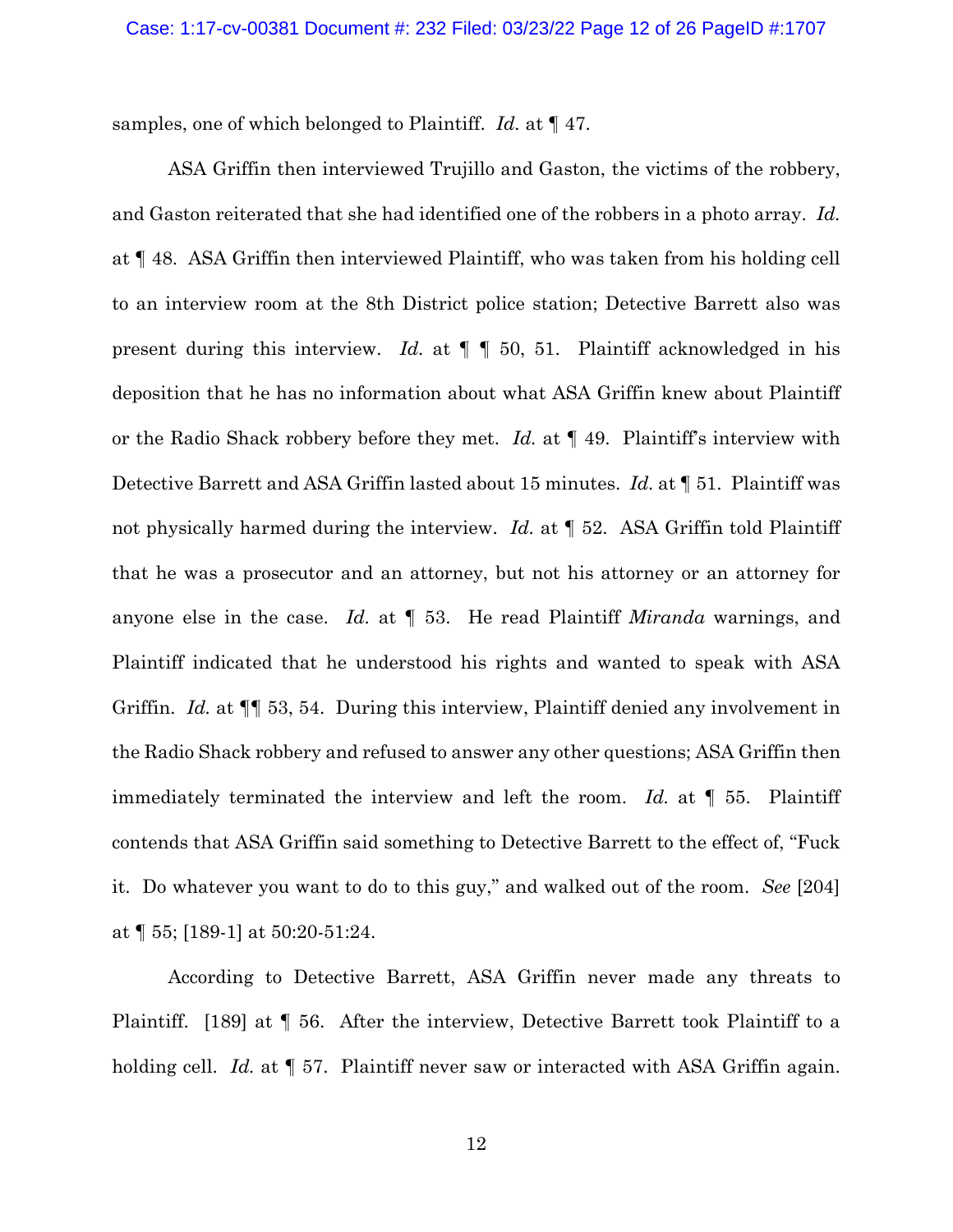#### Case: 1:17-cv-00381 Document #: 232 Filed: 03/23/22 Page 13 of 26 PageID #:1708

Id. at  $\P$  58. Plaintiff also never witnessed any other interactions between ASA Griffin and Detective Barrett. *Id.* at ¶ 59.

On February 15, 2015, at 5:30 p.m., Plaintiff met with his attorney, Gregory LaPappa, at the 8th District police station. *Id.* at **[60.** At some point after his second interview, Plaintiff agreed to take part in a police lineup, which included three to five other African American men. *Id.* at ¶ 61. Detective Barrett facilitated the lineup by locating "fillers" (other individuals of similar appearance to Plaintiff) and arranging for Detective Villa to conduct the lineup. *Id.* at ¶ 62.

Detective Barrett then called Gaston, one of the robbery victims, and informed her that CPD had a suspect in custody for the Radio Shack robbery. *Id.* at ¶ 63. Detective Barrett went to Gaston's place of work and talked to her about whether she wanted to pursue criminal charges and whether she would participate in an in-person lineup. *Id.* at ¶ 64. Gaston agreed to participate in the lineup at the 8th District police station. *Id.* at ¶¶ 65–67.

Detective Barrett then brought Plaintiff into the lineup room and arranged for the "fillers" to be placed in the lineup room with Plaintiff. *Id.* at ¶ 68. When the lineup was ready, Detective Villa brought Gaston into the viewing area so that she could observe Plaintiff and the "fillers"; the lineup participants were unable to see Gaston during the lineup. *Id.* at  $\llbracket 69$ . Prior to the lineup, Detective Barrett never informed Detective Villa that Plaintiff was the robbery suspect. *Id.* at ¶ 70. Defendants Barrett and Freeman observed the lineup conducted by Detective Villa, which occurred on February 15, 2015. *Id.* at  $\P\P$  71, 72. Gaston again identified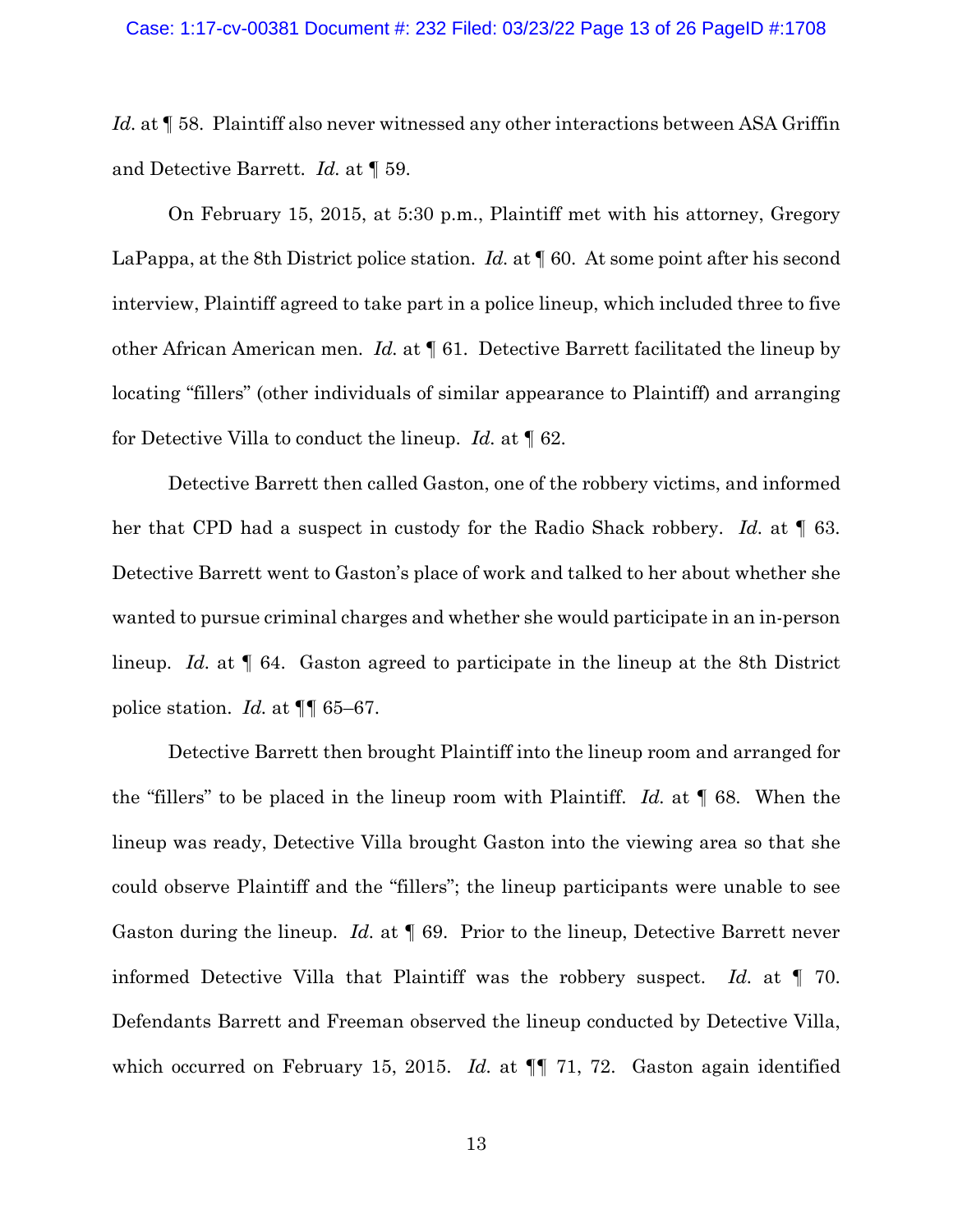#### Case: 1:17-cv-00381 Document #: 232 Filed: 03/23/22 Page 14 of 26 PageID #:1709

Plaintiff as one of the people who had robbed the Radio Shack store on February 26, 2013. *Id.* at ¶ 73.

ASA Griffin was not present for the in-person lineup, but the officers told ASA Griffin that Gaston had viewed a lineup and identified Plaintiff as the offender who robbed the Radio Shack. *Id.* at ¶ 74. On February 15, 2015, ASA Griffin approved felony charges against Plaintiff. *Id.* at ¶ 75.

On that same date, Sgt. Giudice later approved paperwork to allow Defendants Barrett and Freeman to continue to hold Plaintiff while the investigation continued. *Id.* at ¶ 76. After Sgt. Giudice approved the hold, detectives presented it to Judge Brown, who approved it, allowing detectives to continue their investigation. *Id.* at ¶ 77. After reviewing the arrest report, Sgt. Giudice signed the final approval of charges because probable cause existed to show that Plaintiff committed the robbery of the Radio Shack on February 26, 2013, and also battered his girlfriend, Jalisha Dawson, on February 14, 2015. *Id.* at ¶ 78. Aside from approving the hold and finally approving the charges, Sgt. Giudice was not involved with the investigation of the domestic battery or the Radio Shack robbery; nor was he involved in Plaintiff's interviews of Plaintiff, the signing of criminal complaints, or the direct supervision of Detectives Barrett and Freeman. *Id.* at ¶ 79.

On February 15, 2015, based upon information known to him, Detective Barrett signed a criminal complaint against Plaintiff for robbery while armed with a firearm because probable cause existed that Plaintiff robbed the Radio Shack on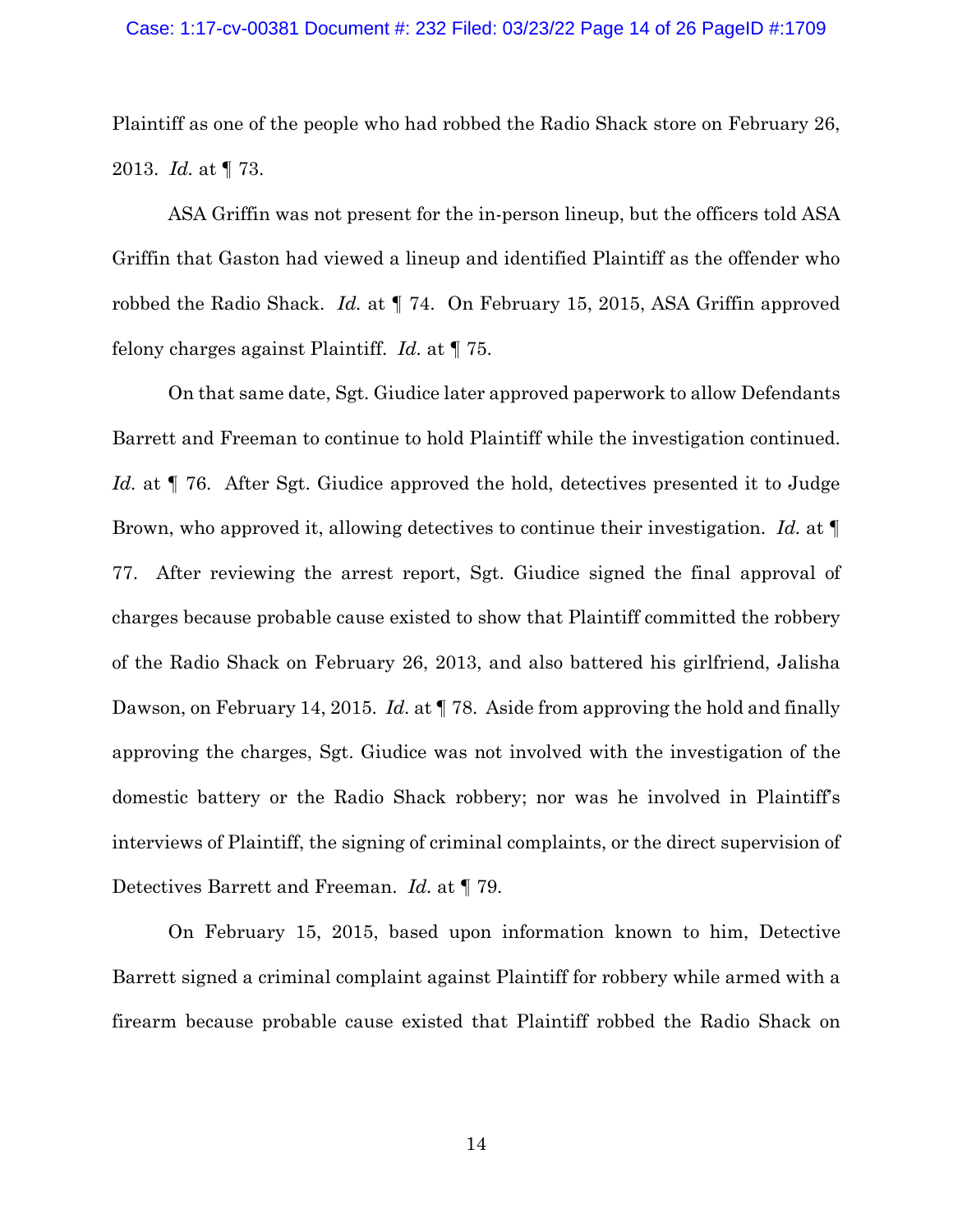February 26, 2013. *Id.* at ¶ 80.[3](#page-14-0) Defendants Giudice and Freeman did not sign any criminal complaints against Plaintiff, but Detective Freeman did witness Barrett's signing. *Id.* at ¶ 81. On February 20, 2015, Cook County Circuit Judge Sandra Ramos conducted a preliminary hearing and found probable cause to believe Plaintiff robbed the Radio Shack. *Id.* at ¶ 82.

After arresting Plaintiff, CPD collected a buccal swab from him, and submitted it to the ISP Crime Lab. *Id.* at ¶ 83. On December 1, 2015, Detective Barrett learned from the ISP Crime Lab that the buccal swab taken from Plaintiff positively matched DNA found on the black and white herringbone coat. *Id.*

On December 10, 2018, Plaintiff pleaded guilty to a single count of robbery and was sentenced to six years in the Illinois Department of Corrections. *Id.* at ¶ 88. Plaintiff's conviction and sentence stand to this day. *Id.* at ¶ 89.

## **DISCUSSION**

## **I. Summary Judgment Standard**

Summary judgment is proper where there is "no dispute as to any material fact and the movant is entitled to judgment as a matter of law." Fed. R. Civ. P. 56(a). A genuine dispute as to any material fact exists if "the evidence is such that a reasonable jury could return a verdict for the nonmoving party." *Anderson v. Liberty Lobby, Inc.*, 477 U.S. 242, 248 (1986). The party seeking summary judgment has the

<span id="page-14-0"></span><sup>3</sup> Plaintiff disputes that Gaston asked Detective Barrett to sign the criminal complaint, *see* [204] at ¶ 80, but points to no evidence in the record to support his assertion.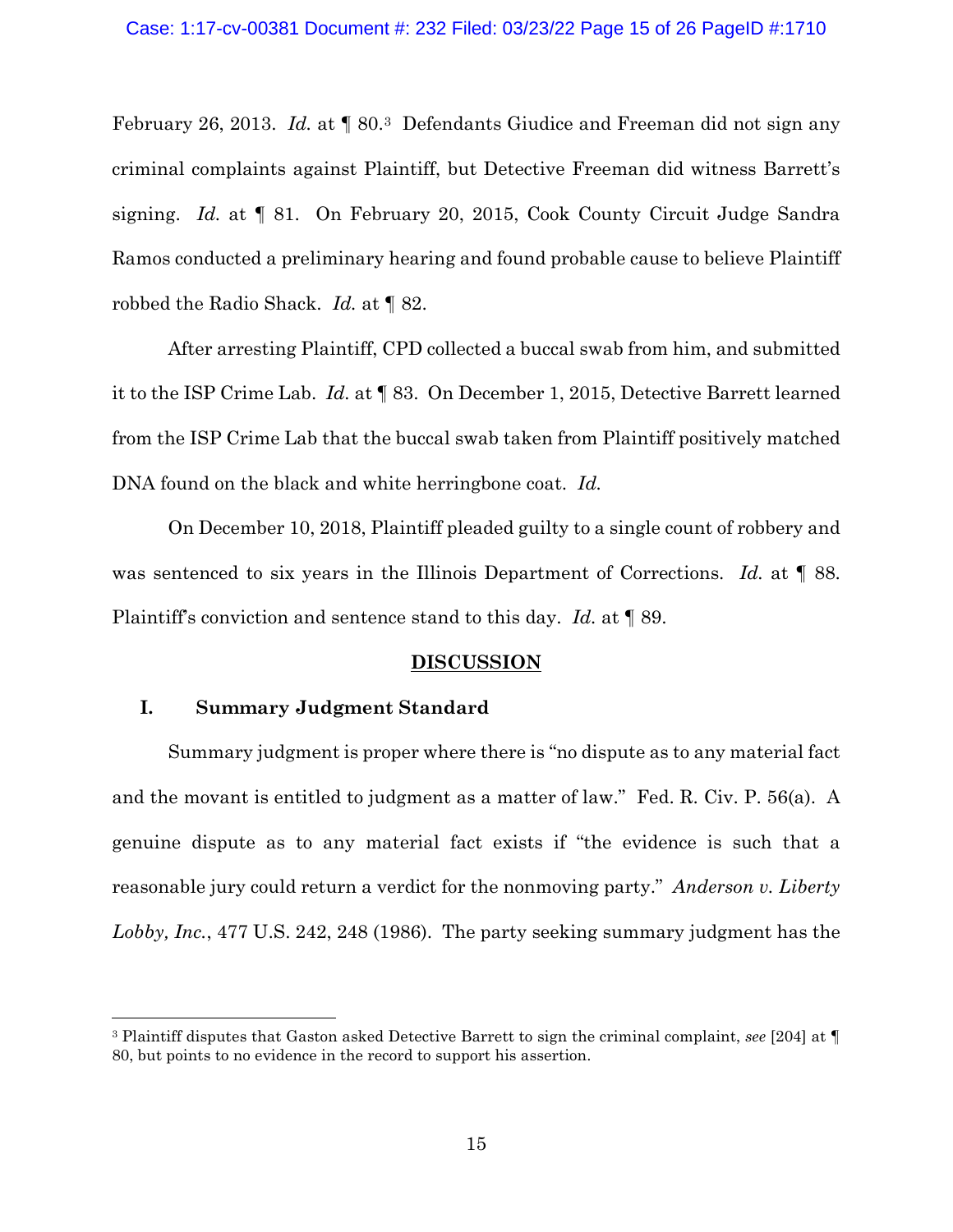burden of establishing that there is no genuine dispute as to any material fact. See *Celotex Corp. v. Catrett*, 477 U.S. 317, 323 (1986).

In determining whether a genuine issue of material fact exists, this Court must construe all facts and reasonable inferences in the light most favorable to the nonmoving party. *King v. Hendricks Cty. Commissioners*, 954 F.3d 981, 984 (7th Cir. 2020). The non-moving party bears the burden of identifying the evidence creating an issue of fact. *Hutchison v. Fitzgerald Equip. Co., Inc.*, 910 F.3d 1016, 1021–22 (7th Cir. 2018). To satisfy that burden, the non-moving party "must do more than simply show that there is some metaphysical doubt as to the material facts." *Matsushita Elec. Indus. Co., Ltd. v. Zenith Radio Corp.*, 475 U.S. 574, 586 (1986); *Barnes v. City of Centralia*, 943 F.3d 826, 832 (7th Cir. 2019). Thus, a mere "scintilla of evidence" supporting the non-movant's position does not suffice; "there must be evidence on which the jury could reasonably find" for the non-moving party. *Anderson*, 477 U.S. at 252.

## **II. Analysis**

## **A. Allegedly Fraudulent Complaint**

At present, Plaintiff has one pending claim: Defendants violated his rights by creating a fraudulent criminal complaint for armed robbery.[4](#page-15-0) Based on the record, however, no evidence supports this claim. Rather, the undisputed portions of the

<span id="page-15-0"></span><sup>4</sup> Plaintiff's response brief in opposition to Defendant Griffin's motion for summary judgment, [206] at 2, refers to unspecified violations of Plaintiff's "4th, 6th, and 14th amendment[]" rights. But Plaintiff does not explain how such rights were violated, and the operative complaint does not contain any allegations supporting such claims. Furthermore, *Manuel v. Joliet*, --- U.S. ---, 137 U.S. 911 (2017) "abrogated any due-process objection to pretrial detention that has been approved by a judge." *Kuri v. City of Chicago, Illinois*, 990 F.3d 573, 575 (7th Cir. 2021).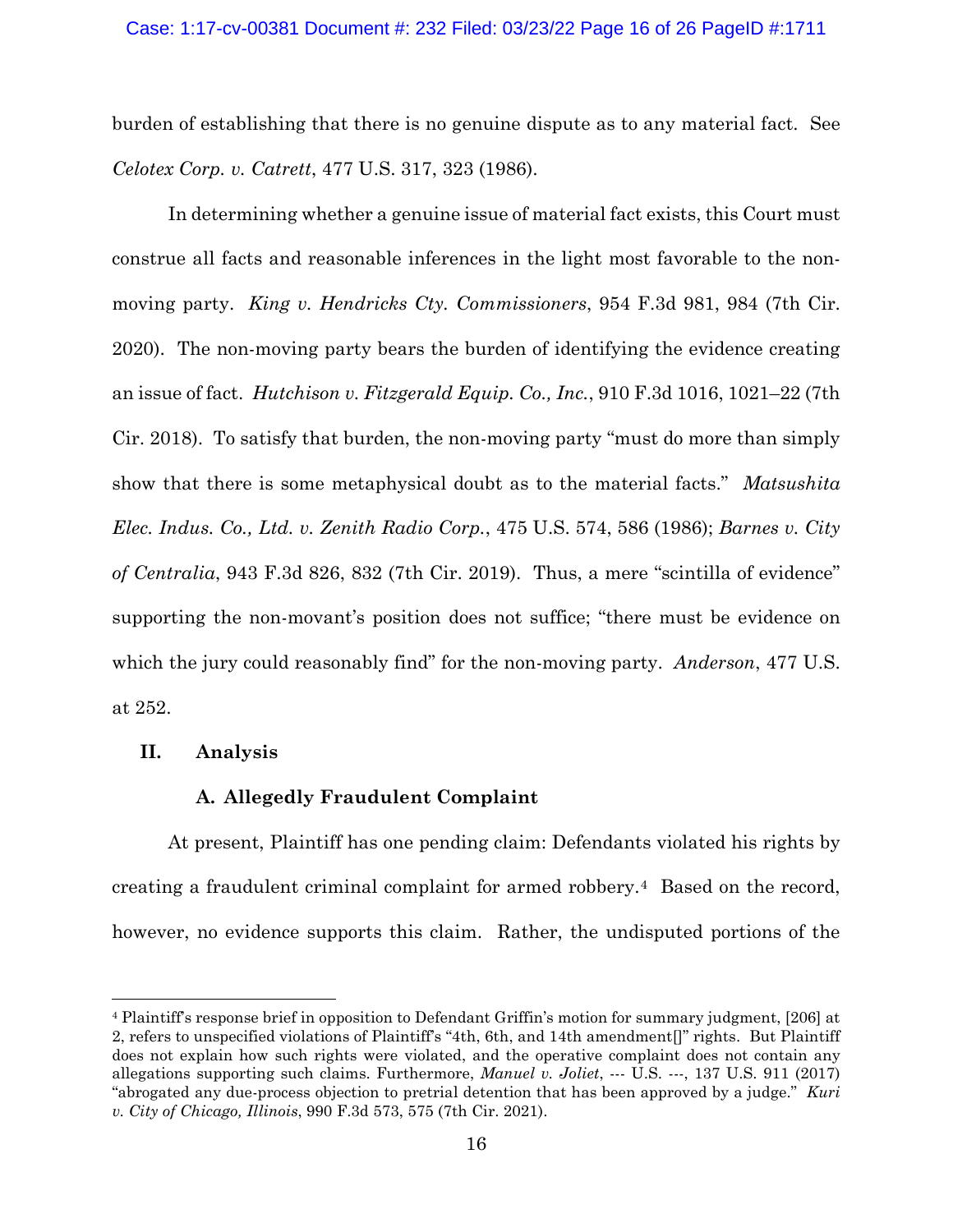## Case: 1:17-cv-00381 Document #: 232 Filed: 03/23/22 Page 17 of 26 PageID #:1712

record demonstrate that Detective Barrett signed the criminal complaint at the request of Gaston (witnessed by Freeman) based upon probable cause to show that Plaintiff was one of the offenders who robbed the Radio Shack on February 26, 2013.

As the Court observed in its ruling on the motion to dismiss, *see* [130] at 4, criminal complaints may be signed by the arresting officer on behalf of the complaining witness, so long as the officer so indicates. *See, e.g., Howard v. Cty. of Cook*, No. 10 C 0675, 2010 WL 5158103, at \*3 (N.D. Ill. Dec. 14, 2010) (another person's signature on a criminal complaint is acceptable, so long as the signer so indicates) (citing *Haywood v. City of Chicago*, 378 F.3d 714, 719 (7th Cir. 2004)); *Luster v. Turner*, No. 09 C 3755, 2011 WL 1002975, at \*2 n.1 (N.D. Ill. Mar. 17, 2011) (criminal complaints may be signed by the arresting officer on behalf of the complaining witness, as long as the officer indicates that he or she is signing for the complainant). And here, the record confirms that Detective Barrett did, in fact, indicate that he was signing the complaint on behalf of Gaston. *See* [189] at ¶ 80; [189-4] at 6. Thus, Plaintiff's claim against Barrett based upon the signing of the complaint fails, as does any claim against Detective Freeman for witnessing Barrett's signing of the criminal complaint.<sup>[5](#page-16-0)</sup>

Nonetheless, Plaintiff contends that Barrett violated Illinois law when he signed the complaint on behalf of Gaston. He argues that Illinois law requires the complainant to sign a criminal complaint, *see* 725 ILCS 5/111-3(b). But even if this

<span id="page-16-0"></span><sup>&</sup>lt;sup>5</sup> Similarly, Plaintiff has not brought forth any evidence that Defendant Giudice acted improperly in approving the criminal charges against Plaintiff. As Defendants argue, Defendant Giudice's role in the investigation was limited to approving a hold and then later approving charges. As discussed below, both actions were supported by probable cause.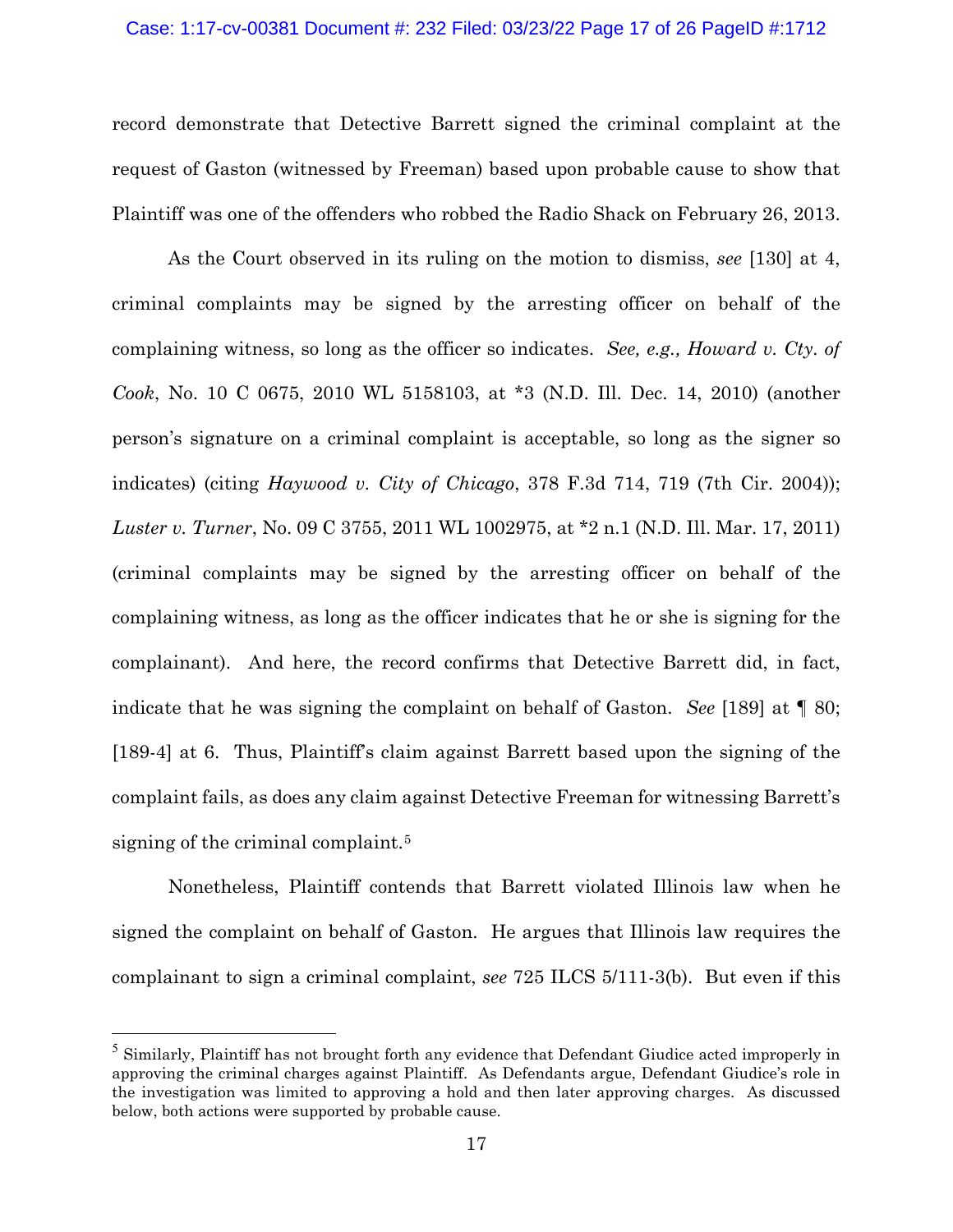is so (Plaintiff fails to cite any case law for this proposition), Plaintiff fails to explain how any purported failure to comply with the statute violated Plaintiff's Fourth Amendment rights. *See Gramenos v. Jewel Companies, Inc.*, 797 F.2d 432, 434 (7th Cir. 1986) (even assuming that complaint was improperly sworn under Illinois law, "[n]o principle of federal law makes a properly attested complaint necessary to an arrest or a criminal prosecution."). In sum, there is nothing in the record to show that the complaint for armed robbery was improper or fraudulent.

### **B. Probable Cause**

As noted by Defendants, the existence of probable cause also bars Plaintiff's Fourth Amendment claim. An arrest or pretrial detention is unreasonable under the Fourth Amendment only if it is not supported by probable cause. *See Lewis v. City of Chicago*, 914 F.3d 472, 476 (7th Cir. 2019); *see also Kuri*, 990 F.3d at 575 (observing that "the Fourth Amendment supplies the basis for a claim until the suspect is either convicted or acquitted."). Unlawful detention may occur when "the police hold someone without any reason before the formal onset of a criminal proceeding" or "when the legal process itself goes wrong—when, for example, a judge's probablecause determination is predicated solely on a police officer's false statements." *Manuel*, 137 S. Ct. at 918–19. There is no evidence in the record that either occurred in this case.

Probable cause is "an absolute bar to a claim for unlawful detention." *Moorer v. Valkner*, No. 18 CV 3796, 2021 WL 5998533, at \*9 (N.D. Ill. Dec. 20, 2021) (citing *Burritt v. Ditlefsen*, 807 F.3d 239, 249 (7th Cir. 2015)); *see also Hart v. Mannina*, 798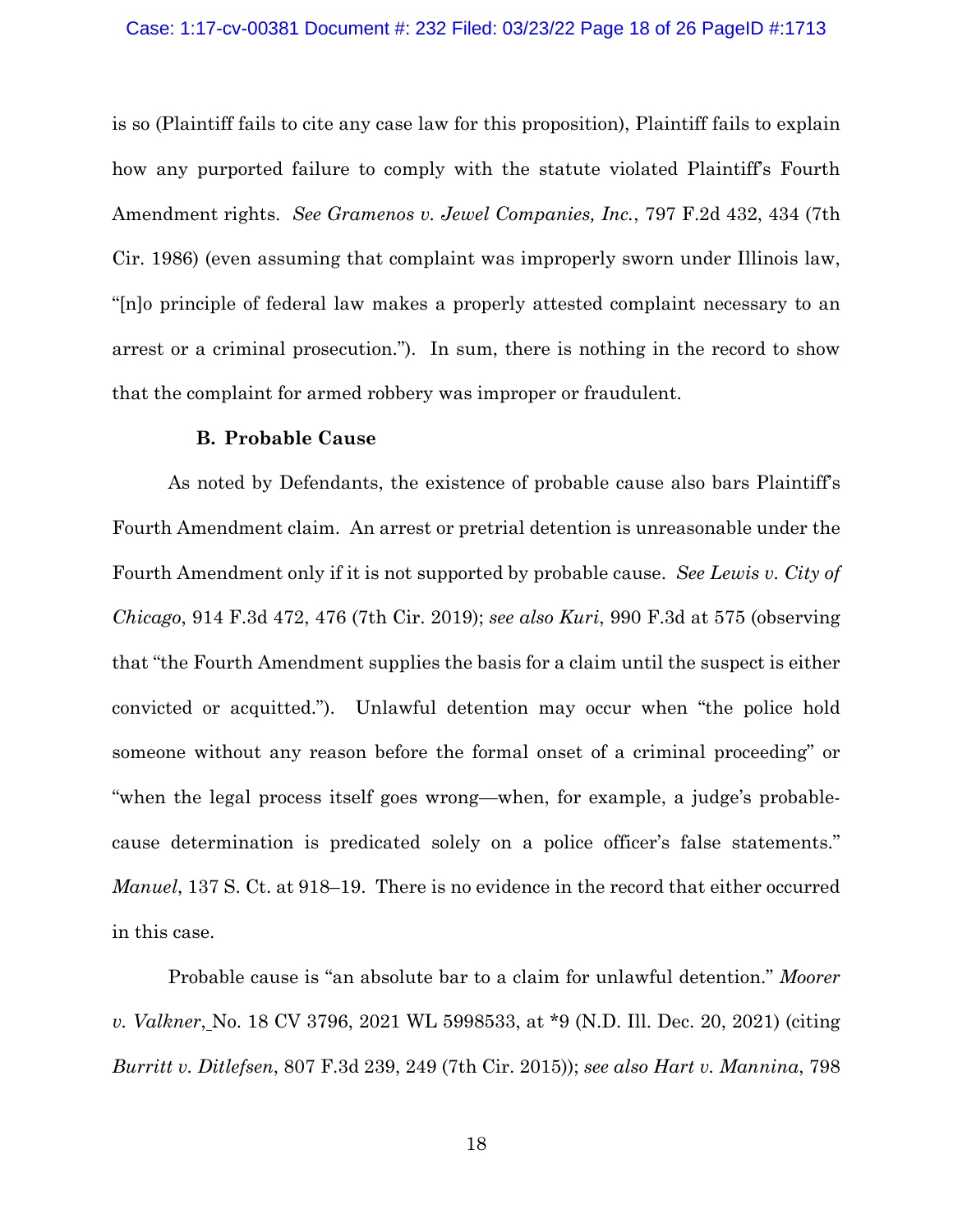F.3d 578, 587 (7th Cir. 2015) (claims for false arrest, false imprisonment, and malicious prosecution fail as a matter of law if probable cause exists). Probable cause exists if the facts and circumstances known to the arresting officer would allow a prudent person to believe that the suspect had committed an offense. *Camm v. Faith*, 937 F.3d 1096, 1105 (7th Cir. 2019). Probable cause "does not require certainty," but "is a fluid concept that relies on the common-sense judgment of the officers based on the totality of the circumstances." *Hart*, 798 F.3d at 587 (internal citation and quotation omitted).

Here, the question is not close: probable cause existed to arrest and detain Plaintiff for the Radio Shack armed robbery. Detective Barrett interviewed the victims and viewed surveillance video of the robbery. Then, with the assistance of an electronic tracking device, Detective Barrett located proceeds of the robbery and clothing worn by the robbers at a location where Plaintiff was present. DNA on one piece of the clothing, the gray herringbone coat, matched Plaintiff. Gaston, one of the victims of the robbery, identified Plaintiff in a photo array and later in an in-person lineup. Based upon this evidence, Detective Barrett possessed probable clause and signed a criminal complaint against Plaintiff for armed robbery (an offense to which Plaintiff later pled guilty). *See* [193] at 5. This record is more than sufficient to defeat Plaintiff's constitutional claim. *See Hart*, 798 F.3d at 587 ("Probable cause can be based on a single identification from a credible eyewitness."); *see also Sow v. Fortville Police Dep't*, 636 F.3d 293, 302 (7th Cir. 2011) ("When an officer receives information from a third party whom it seems reasonable to believe is telling the truth, the officer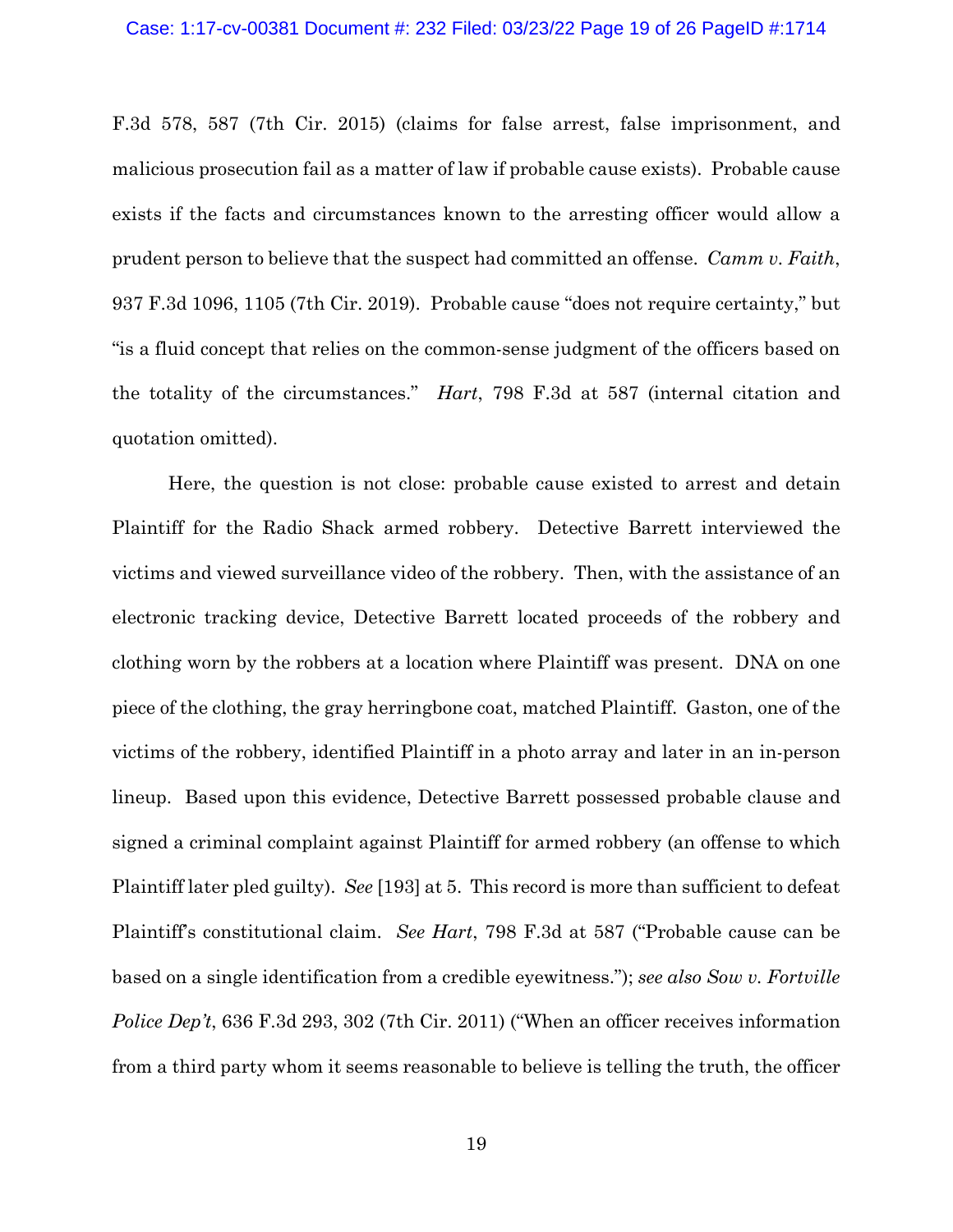#### Case: 1:17-cv-00381 Document #: 232 Filed: 03/23/22 Page 20 of 26 PageID #:1715

has probable cause to effectuate an arrest."); *United States v. Johnson*, No. 3:11-CR-139, 2012 WL 1998046, at \*2 (N.D. Ind. June 4, 2012) (DNA match from gloves recovered near getaway car independently supported probable cause finding).

Plaintiff does not present any admissible evidence that would refute the existence of probable cause. Instead, he contends that these facts are unrelated to his claims. *See* [222] at 1. Plaintiff insists that the investigation of the Radio Shack robbery "has no legal relevance to the illegal seizure of Plaintiff" because Plaintiff was not arrested on the day of the robbery. *Id.* Plaintiff fails to explain this theory, and any allegations along these lines are absent from his operative complaint. Amendment in this manner is improper, *see Pirelli Armstrong Tire Corp. Retiree Med. Benefits Tr. v. Walgreen Co.*, 631 F.3d 436, 448 (7th Cir. 2011).

And, in any event, Plaintiff's theory lacks merit. Plaintiff contends that Defendants violated his rights when they questioned and arrested him for robbery in the absence of a warrant or an indictment. *See* [222] at 7–8. Plaintiff asserts that, after he was booked on the domestic battery charge, he was taken to the 8th District police station "on an investigative alert with no probable cause to arrest Plaintiff for arm[ed] robbery which was expired prior to [P]laintiff being transported . . . and [P]laintiff was never arrested or under arrest for armed robbery." *See* [205] at ¶ 2. Whether the investigative alert had expired when the police transported Plaintiff to the 8th District police station (and the record indicates that it had not, *see* [213] at ¶ 11), the investigative alert plays no constitutional role here. Plaintiff had already been seized as a matter of law when he was arrested for domestic battery. His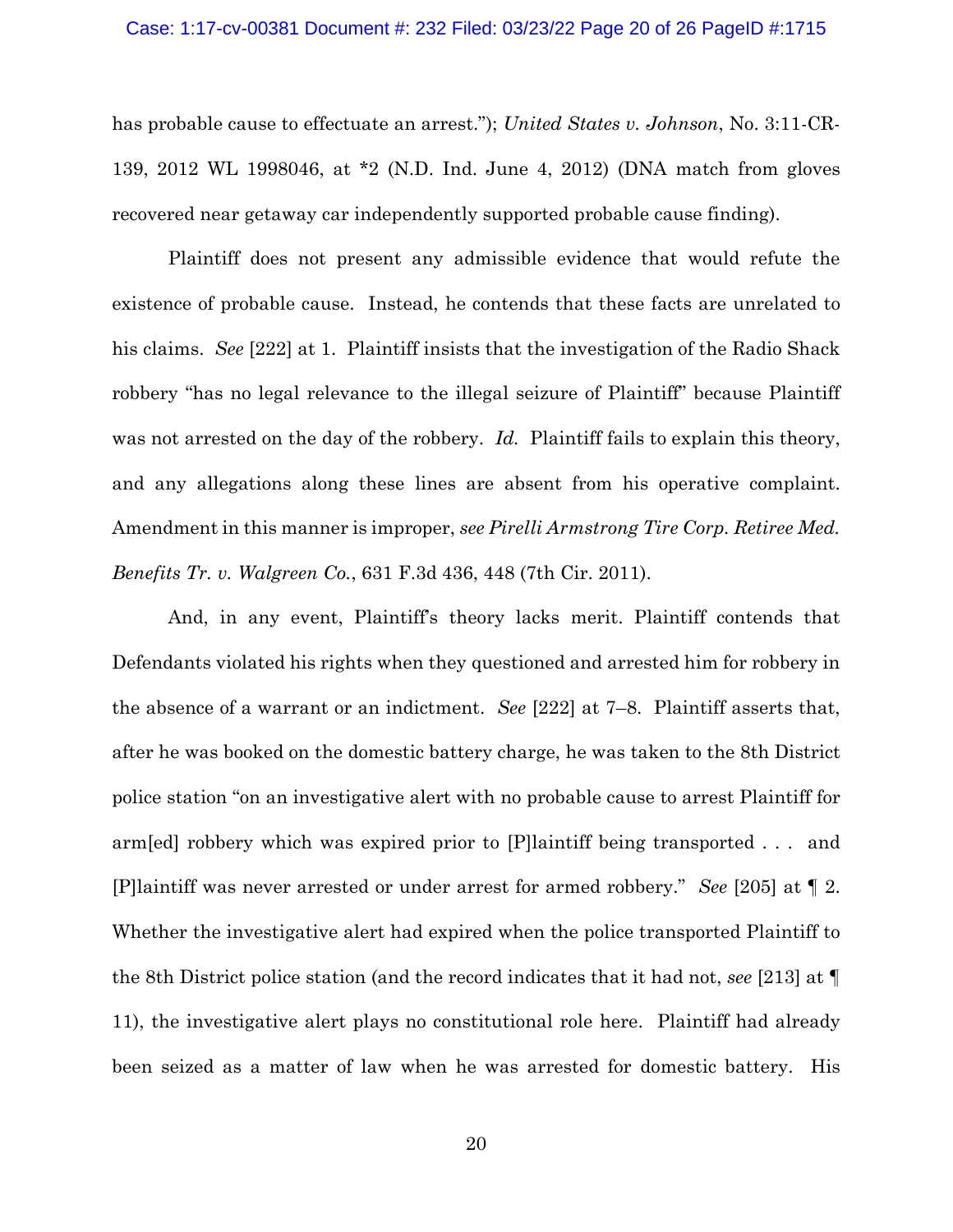transfer to a different police station for questioning about the armed robbery and participation in a lineup did not constitute a "new" seizure for Fourth Amendment purposes.

Indeed, the Seventh Circuit has expressly rejected the notion that coerced participation in a lineup while already in custody constitutes a Fourth Amendment seizure. *See Swanigan v. City of Chicago*, 881 F.3d 577, 584 (7th Cir. 2018) ("A person can't be seized while seized any more than he can jump while jumping. He's either seized or not; he isn't extra seized when forced to sit in a police car or stand in a lineup."); *see also Harris v. Bowser*, 369 F. Supp. 3d 93, 102 (D.D.C. 2019) (involuntarily committed mental patient was not subjected to new seizure when he was transported for court hearing because he was already in custody "and there could be no subsequent seizures for the purposes of the Fourth Amendment"); *U.S. ex rel. Vanorsby v. Acevedo*, No. 11 C 7384, 2012 WL 3686787, at \*4 (N.D. Ill. Aug. 24, 2012) (finding that inmate's transfer from Cook County jail to the custody of Chicago police to conduct a lineup was not an "arrest" or "seizure" under the Fourth Amendment and collecting cases holding that prisoners may lawfully be required to participate in lineups for cases other than the ones for which they are in custody). Here, Plaintiff was already in custody for domestic battery at the time of his transfer to the 8th District for further investigation of the armed robbery, and the legality of that arrest (in which none of the Defendants were involved) is not before the Court in this case.[6](#page-20-0)

<span id="page-20-0"></span><sup>6</sup> Plaintiff challenged the legality of his arrest for domestic battery in a separate lawsuit, *Crowder v. Harris*, No. 20 C 5137, which was not assigned to this Court and did not come to the Court's attention until after Defendants had filed for summary judgment in this case. The City Defendants later moved to consolidate the cases, but in light of the disposition and closure of this case, that motion is denied.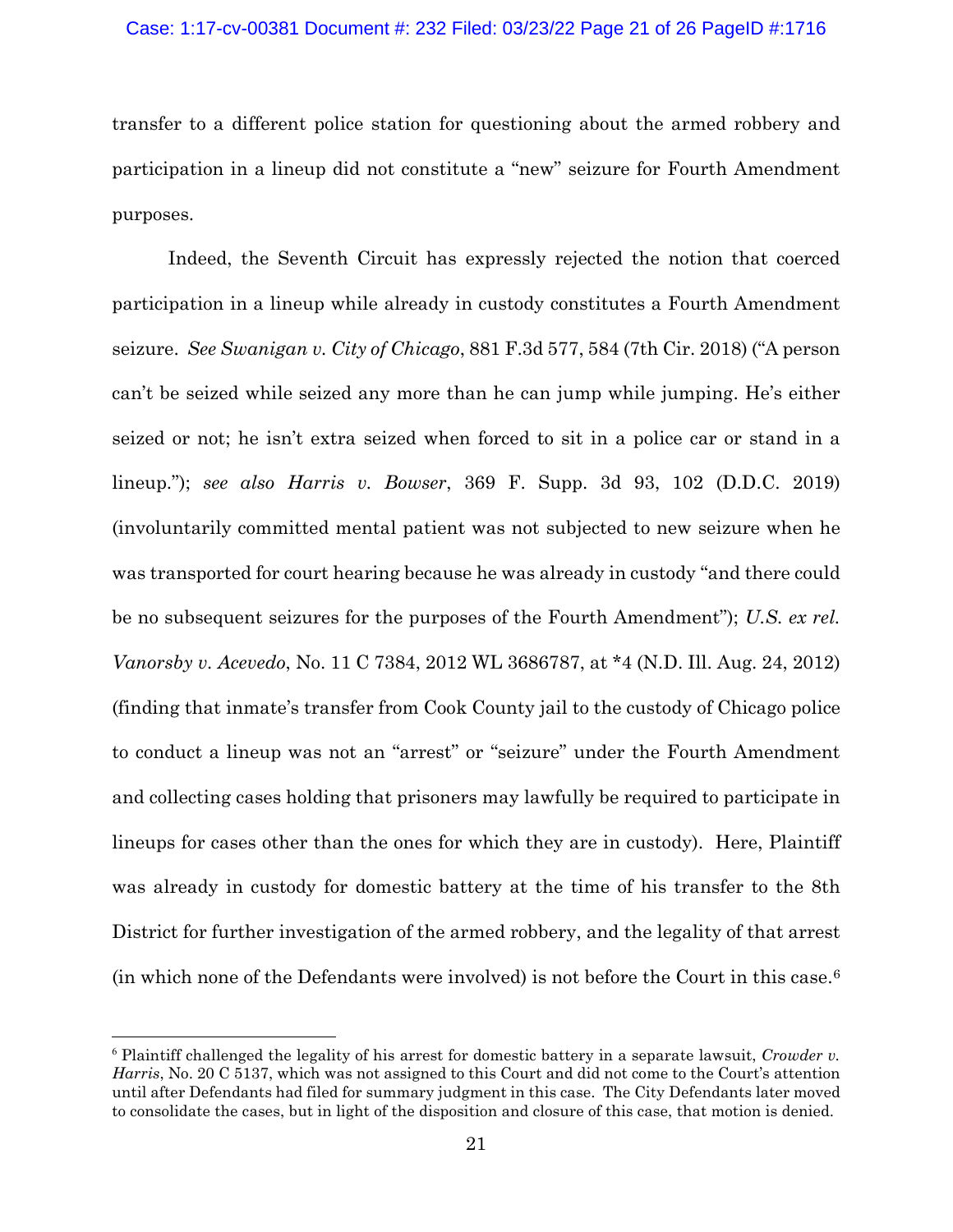#### Case: 1:17-cv-00381 Document #: 232 Filed: 03/23/22 Page 22 of 26 PageID #:1717

Plaintiff emphasized that two years passed between the robbery and his arrest, but he fails to explain how this is material to the probable cause determination. Similarly, he contends that Gaston did not cooperate with police, *see* [222] at 8, but points to no evidence in support of this assertion. In short, his submissions do not alter the conclusion that probable existed to question and detain him in connection with the Radio Shack robbery.

Finally, the uncontested evidence further shows that detectives received judicial approval to continue holding Plaintiff so that they could continue the armed robbery investigation, and Judge Ramos later found probable cause to believe Plaintiff had participated in the Radio Shack robbery. Plaintiff offers nothing to suggest any defect in Judge Ramos' finding of probable cause at the February 20, 2015 preliminary hearing, beyond Plaintiff's conclusory allegation that Judge Ramos was not "legally authorized" to hear Detective Barrett's testimony at the hearing. *See id.* at 9. In light of the above, Plaintiff's claim fails.

## **C. Absolute Prosecutorial Immunity**

Defendant Griffin argues that absolute prosecutorial immunity bars Plaintiff's claims against him. This Court agrees. Absolute immunity shields prosecutors from damages when they are sued under § 1983 for initiating and prosecuting the state's case. *Imbler v. Pachtman,* 424 U.S. 409, 431 (1976). Immunity is based upon a "functional approach" that considers the nature of the prosecutor's activities in the case. *Patterson v. Burge*, 328 F. Supp. 2d 878, 892 (N.D. Ill. 2004) (citing *Buckley v. Fitzsimmons,* 509 U.S. 259, 269 (1993)). Prosecutors are entitled to absolute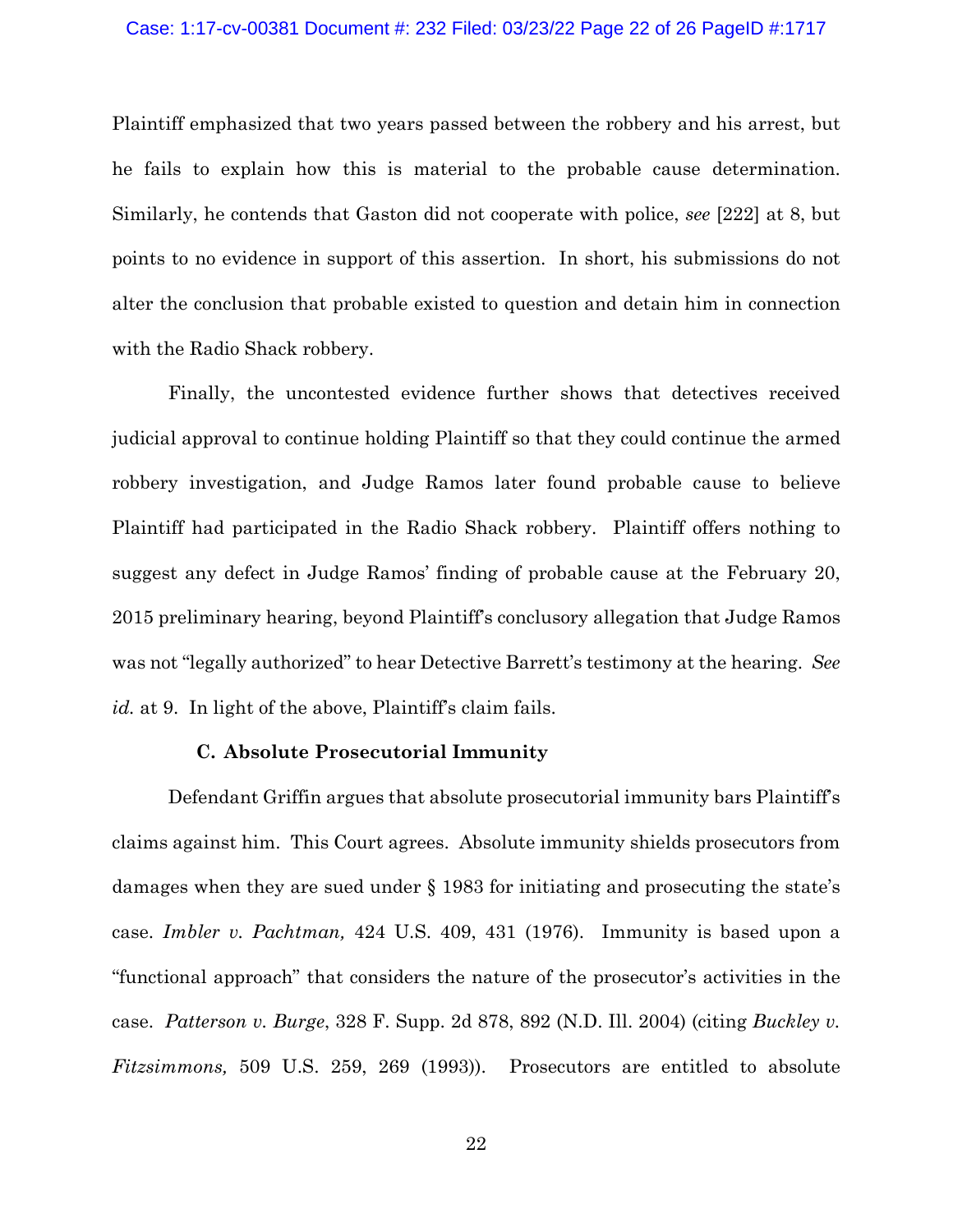#### Case: 1:17-cv-00381 Document #: 232 Filed: 03/23/22 Page 23 of 26 PageID #:1718

immunity when they perform functions, such as determining whether charges should be brought and initiating a prosecution, or other actions that are "intimately associated with the judicial phase of the criminal process." *Lewis v. Mills*, 677 F.3d 324, 330 (7th Cir. 2012) (quoting *Buckley,* 509 U.S. at 270). Prosecutors are not entitled to absolute immunity, however, for purely investigative acts. *Id.* Where immunity applies, it shields prosecutors "even if they act 'maliciously, unreasonably, without probable cause, or even on the basis of false testimony or evidence.'" *Smith v. Power*, 346 F.3d 740, 742 (7th Cir. 2003) (quoting *Henry v. Farmer City State Bank,* 808 F.2d 1228, 1238 (7th Cir. 1986)).

In this case, the record confirms that all of ASA Griffin's actions fell within his assignment in the Felony Review Unit. In that role, ASA Griffin reviewed and evaluated the evidence presented by detectives, interviewed the victims, and interviewed Plaintiff. The record, however, fails to contain any evidence of unlawful conduct, much less a constitutional violation, by ASA Griffin[.7](#page-22-0) To the contrary, his actions fell squarely within his role in Felony Review Unit, and as such, he is entitled to absolute immunity as a matter of law for his actions. *See Hampton v. City of Chicago*, 349 F. Supp. 2d 1075, 1081 (N.D. Ill. 2004) (absolute immunity extended to prosecutor for conduct in "interviewing witnesses, deciding what information was

<span id="page-22-0"></span><sup>&</sup>lt;sup>7</sup> Even though the parties dispute certain events in the Plaintiff's interview with ASA Griffin (Plaintiff) claims ASA Griffin became angry at the conclusion of the interview and told Barrett, "Fuck it. Do whatever you want to do to this guy"; and Griffin denies cursing at or threatening Plaintiff in any way), there is no evidence in the record to suggest that the underlying criminal complaint was false or insufficient, let alone to show that ASA Griffin committed any constitutional violation or otherwise induced Barrett to create a fraudulent criminal complaint against Plaintiff. Even if one were to assume arguendo that ASA Griffin said what Plaintiff claims, such comments are immaterial and insufficient here to state a claim under § 1983*. Slagel v. Shell Oil Refinery*, 811 F. Supp. 378, 382 (C.D. Ill. 1993) (citing *Patton v. Przybylski,* 822 F.2d 697, 700 (7th Cir. 1987)).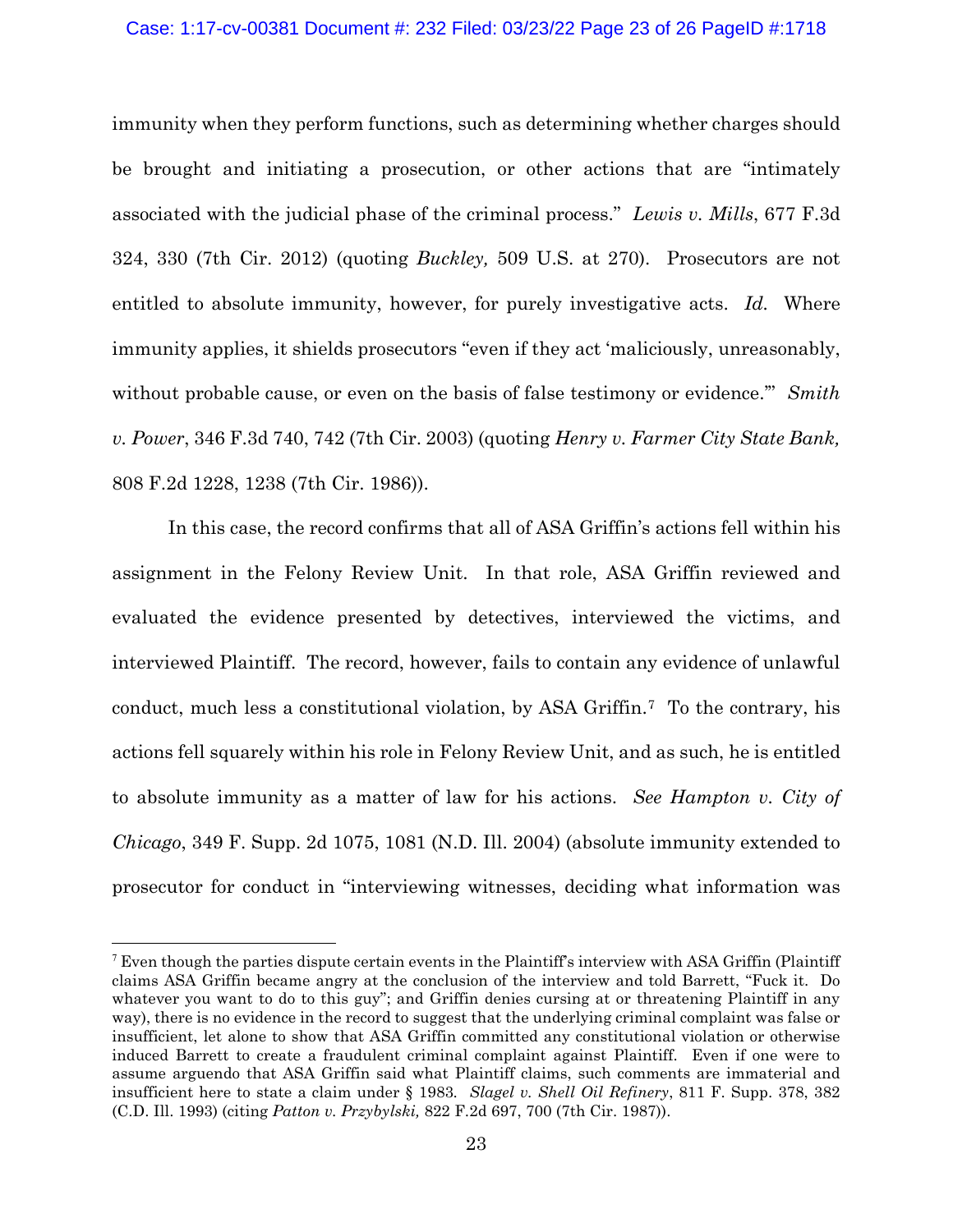#### Case: 1:17-cv-00381 Document #: 232 Filed: 03/23/22 Page 24 of 26 PageID #:1719

necessary for trial, preparing a felony review card, interviewing plaintiff, reading plaintiff his *Miranda* rights and approving charges against plaintiff" because "[t]hat conduct is all part of initiating a judicial proceeding"); *see also Andrews v. Burge*, 660 F. Supp. 2d 868, 878 (N.D. Ill. 2009) (prosecutor "acts within his core functions" when he evaluates evidence gathered by policy and takes statement from criminal defendant); *Horemis v. Billick*, No. 08 C 2988, 2009 WL 10740061, at \*4 (N.D. Ill. Mar. 3, 2009) ("Choosing to conduct additional interviews of various witnesses and, then, to review the prior statements of those witnesses falls squarely within the realm of evaluating the evidence and preparing the state's case for trial. This type of conduct is absolutely protected.").

Beyond unsupported allegations that ASA Griffin induced Detective Barrett to create a false criminal complaint, Plaintiff makes several other claims, which similarly fail. First, Plaintiff complains that ASA Griffin approved felony charges against him on February 14, 2015 (and not on February 15, 2015), *see* [206] at 4–5. But Plaintiff fails to explain the legal significance of this contention, and as noted above, the determination of whether charges should be brought is entitled to absolute immunity, *see Anderson v. Simon*, 217 F.3d 472, 475 (7th Cir. 2000), regardless of when it occurred. Likewise, Plaintiff complains that ASA Griffin violated Illinois law when he initiated a false charge of armed robbery as count 2 "under incident number HY151105" (apparently the incident number for the domestic battery). *See* [206] at 7–8. According to Plaintiff, ASA Griffin did so with the intention of "stealing" the "arrest booking number" for the domestic battery charge, which then was abandoned.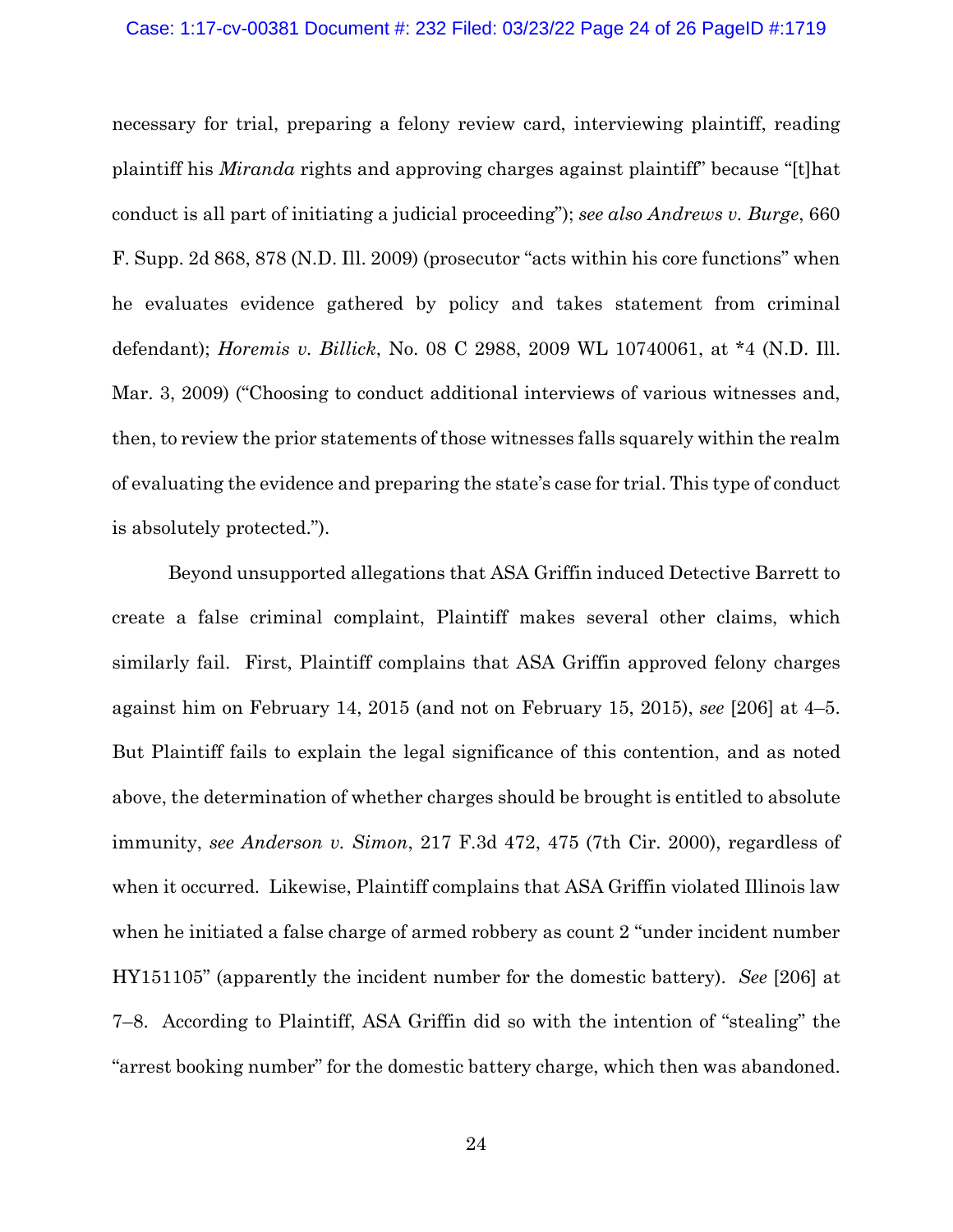*Id.* at 9–10. Plaintiff cites 725 ILCS 5/111-4(a), which provides, in relevant part, that "[t]wo or more offenses may be charged in the same indictment, information or complaint in a separate count for each offense if the offenses charged . . . are based on the same act or on 2 or more acts which are part of the same comprehensive transaction." In other words, according to Plaintiff, the charges of armed robbery and domestic battery were improperly joined in a single complaint. Nevertheless, even if a violation of state law occurred (which the record fails to show), this fact does not amount to a violation of Plaintiff's constitutional rights.

Quite simply, ASA Griffin remains absolutely immune from Plaintiff's claim, and the record contains no evidence to show that ASA Griffin violated Plaintiff's constitutional rights in any way.[8](#page-24-0)

### **CONCLUSION**

For all the foregoing reasons, the Court: grants Defendants' motions for summary judgment [187] [192]; denies Plaintiff's motions seeking sanctions for perjury [217] [218] [219]; and directs the Clerk to enter final judgment in Defendants' favor. In light of the disposition and closure of this case, the Court denies the City Defendants' motion to consolidate [196] this case with *Crowder v. Harris*, No. 20 C 5137.

If Plaintiff wishes to appeal any portion of this ruling, he must file a notice of appeal with this Court within thirty days of the entry of judgment. *See* Fed. R. App.

<span id="page-24-0"></span><sup>8</sup> Given the prior findings concerning the complaint, probable cause, and prosecutorial immunity, the Court need not discuss Defendants other arguments in support of summary judgment.